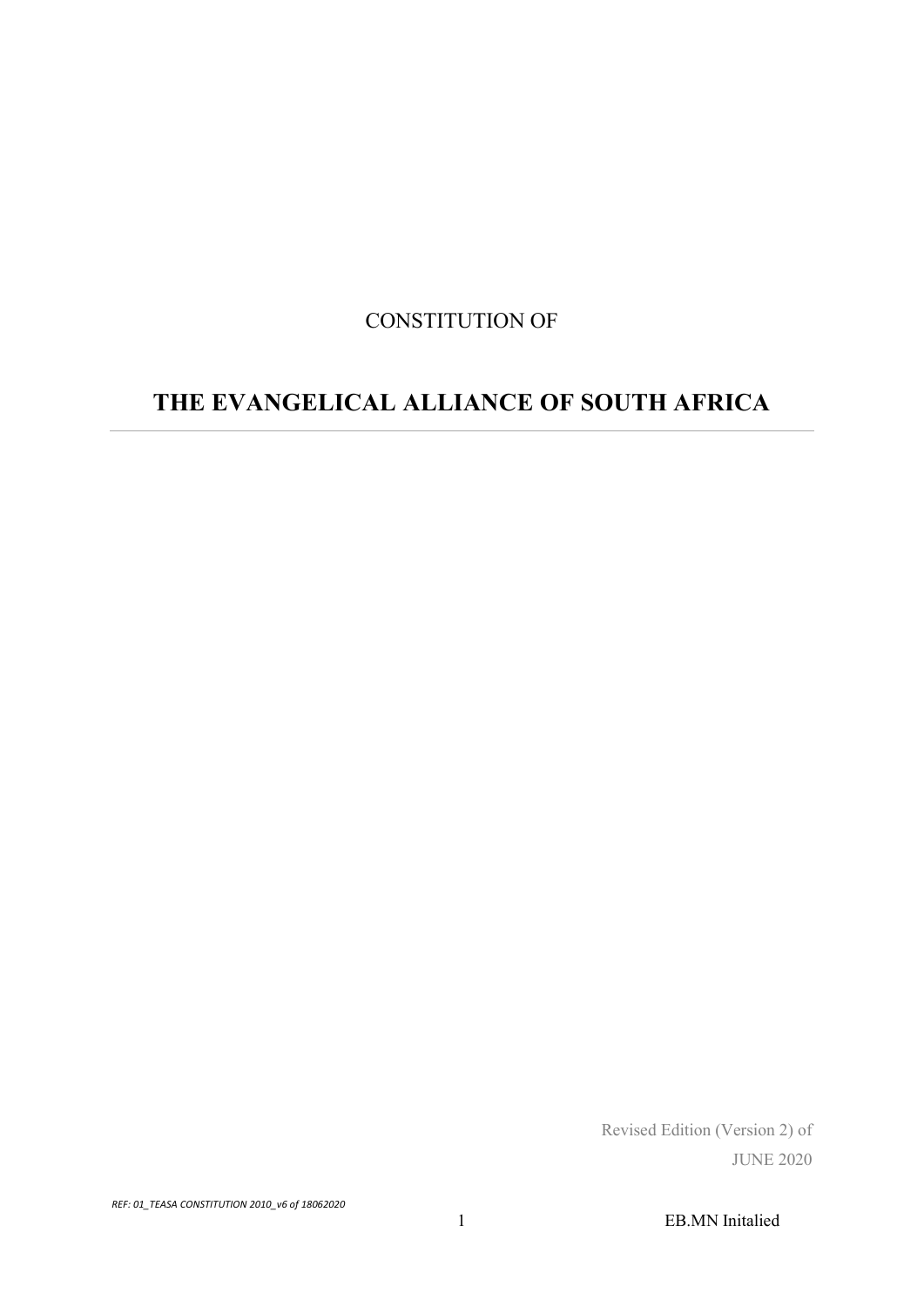# **TABLE OF CONTENTS**

| 3. |  |
|----|--|
| 4. |  |
| 5. |  |
| 6. |  |
| 7. |  |
| 8. |  |
| 9. |  |
|    |  |
|    |  |
|    |  |
|    |  |
|    |  |
|    |  |
|    |  |
|    |  |
|    |  |
|    |  |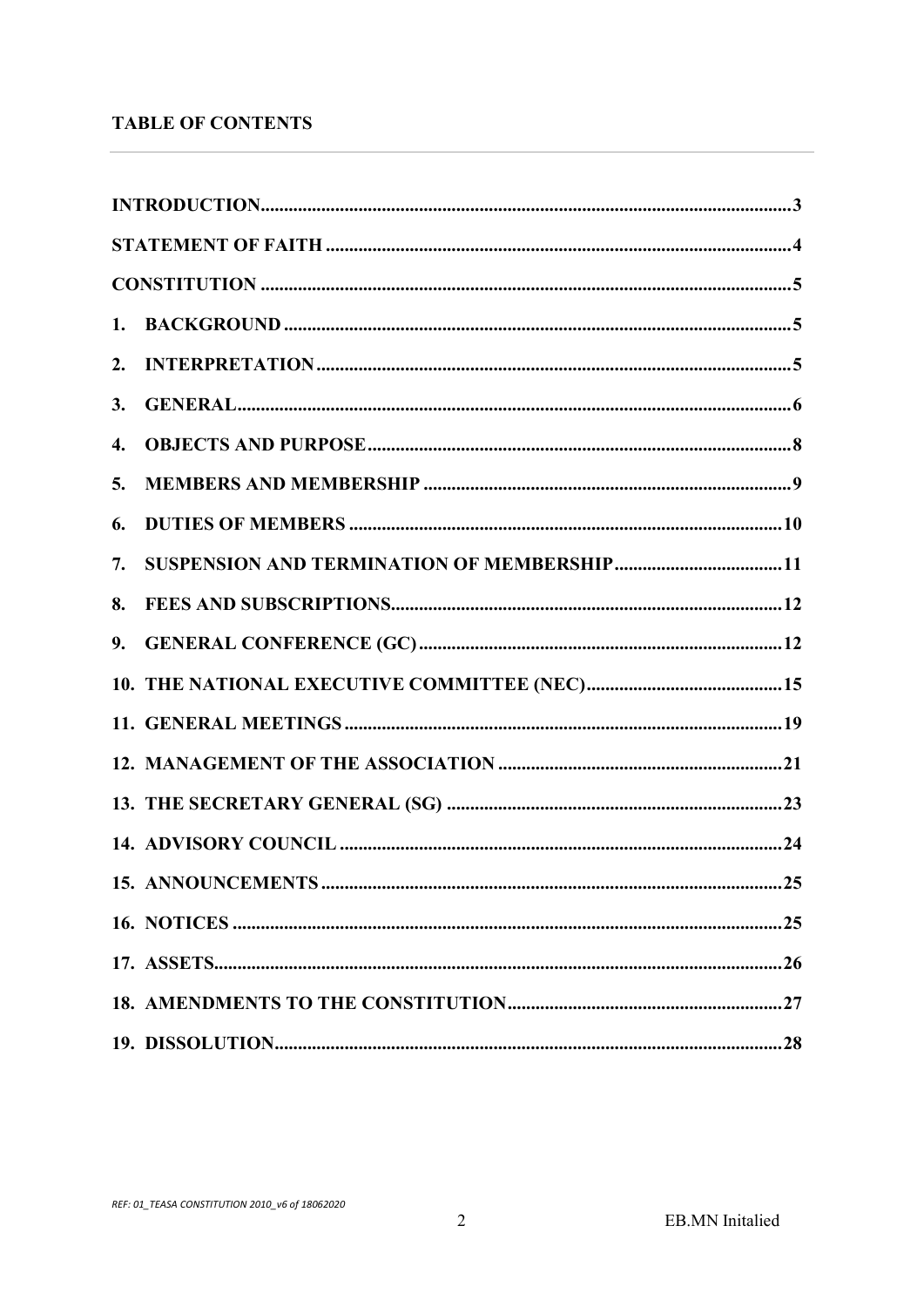#### INTRODUCTION

- i. The Evangelical Alliance of South Africa (TEASA) brings together Evangelical, Pentecostal and Charismatic churches and Christian service agencies (hereinafter collectively referred to as "evangelicals") in answer to the High Priestly prayer of our Lord Jesus Christ (John 17:21).
- ii. The Alliance acknowledges the contribution to evangelical unity made through many previous initiatives.
- iii. The Alliance recognizes the ugly and divisive history of Apartheid in South Africa, and that many evangelicals were complicit, both by commission and omission in that history that was marked by racism and oppression.
- iv. The founding of the Alliance took place in the context of the transition of our country in 1994 to a new non-racial, non-sexist and democratic South Africa. This transition is seen as a visitation of the mercies of God, and provides an opportunity for renewal both in church and society.
- v. This second iteration of the Constitution of the Alliance takes place 25 years hence, in the context of South Africa's maturing constitutional democracy that is still confronted by momentous problems of inequality, poverty and the associated social challenges that continue to define the nature and character of the country.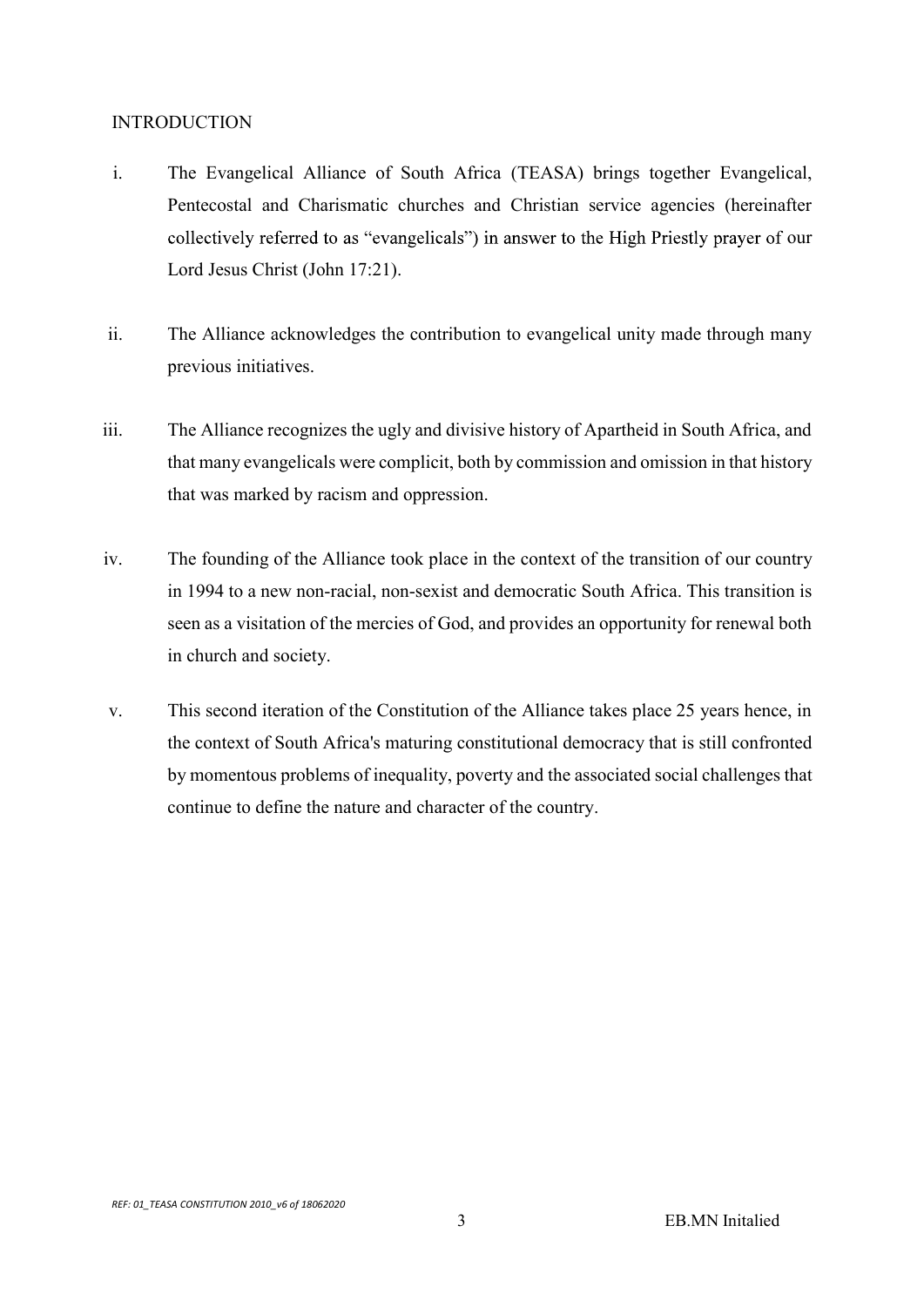## STATEMENT OF FAITH<sup>1</sup>

# We believe that...

- a. There is one God, eternally existent in three Persons: God the Father, God the Son and God the Holy Spirit; and that God created the universe and pronounced it to be good.
- b. The Bible consists of the Holy Scriptures originally given by God, divinely inspired and entirely trustworthy, and therefore the supreme authority in all matters.
- c. The Son of God, the Lord Jesus Christ is God made visible in a body having been born of the Virgin Mary. He lived a sinless human life. During his earthly ministry He did miracles, He died in our place to atone for our sins; He was buried, and on the third day he rose from the dead; He ascended into heaven; He is the only Mediator and Savior of the world. He will return in power and authority to reign as our eternal Lord and King.
- d. Humankind, male and female, was created in the image of God, with consequent dignity and having delegated authority and stewardship over all of God's creation.
- e. The original sin, as expressed in the rebellion of the first humans against the authority of God, resulted in man's separation from God and the loss of mankind's mandate and authority over His creation. As a consequence, all people are lost and sinful and in need of salvation.
- f. Salvation is available only through the redemptive work of the Lord Jesus Christ; that is, his crucifixion and death on the cross and his resurrection and victory over death. His salvation is received through repentance and faith, and as the Holy Spirit gives us the power to live a victorious life.
- g. The Holy Spirit indwells, empowers and equips each believer, who is obligated and enabled to live a sanctified and holy life; to witness and to serve the Lord Jesus Christ in His Kingdom concerns of worship, prayer, evangelism, discipleship, compassion, justice and righteousness.
- h. All believers in the Lord Jesus Christ are spiritually united with each other. They comprise the Church, the Body of Christ, of which He is the Head.
- i. All the dead will be raised on the Last Day; those who are saved to eternal life, and those who are lost to condemnation.

 <sup>1</sup> The TEASA Statement of Faith is mandatory and a binding, non-negotiable prescript of the Association for all members.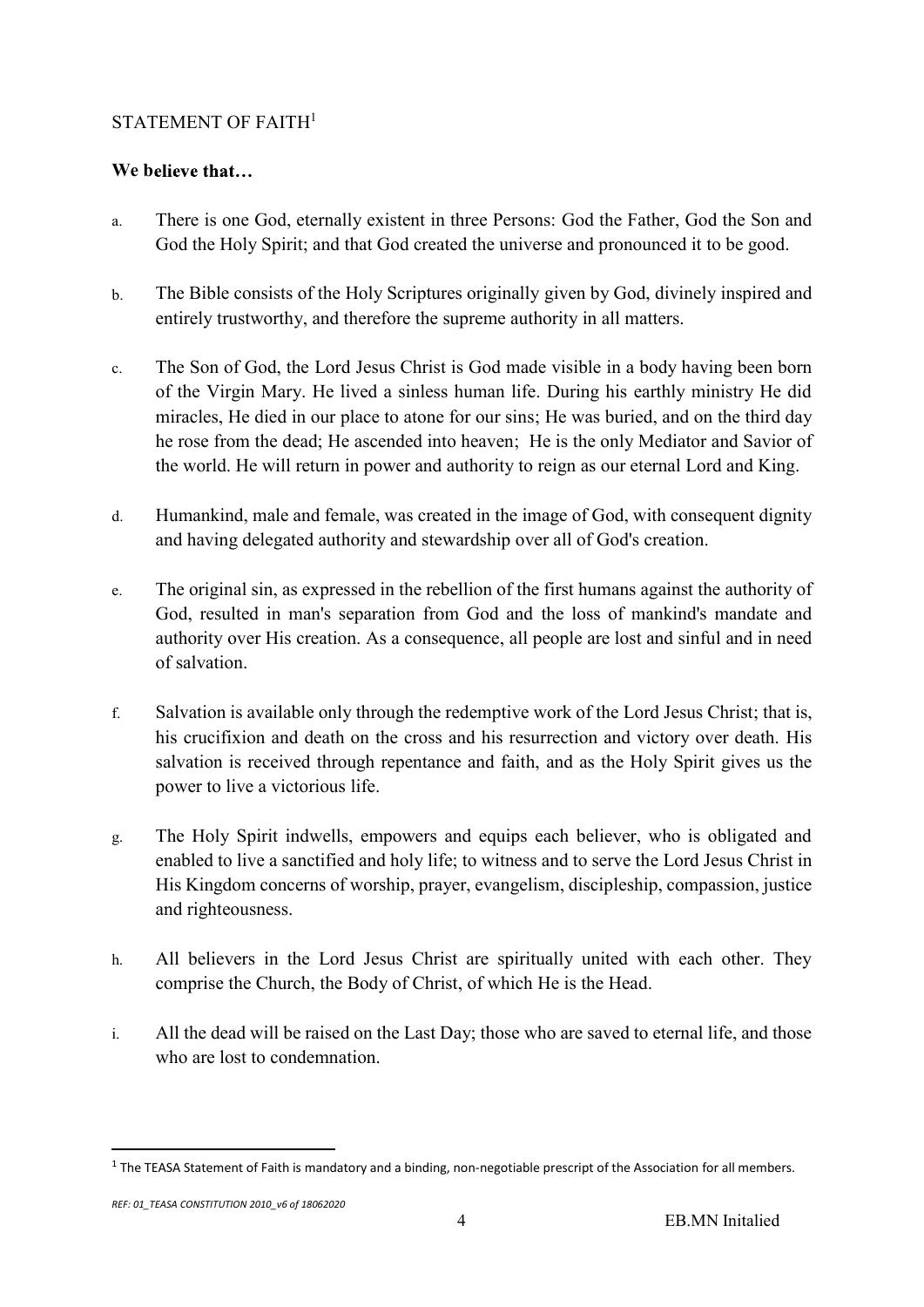# **CONSTITUTION**

#### 1. BACKGROUND

The members have agreed to the provisions of this Constitution so as to establish an association not for gain; that is, by either the Association or by the individual members of the Association.

The aim of the Association is to provide a fellowship through which evangelical Christians in South Africa can work together in mission and evangelism, and when necessary speak with one voice on public issues.

Accordingly, the terms and conditions upon which the Association and the conduct of all its members shall be regulated are set out in this Constitution.

## 2. INTERPRETATION

In the interpretation of this Constitution and unless contrary to, or excluded by the subject or context:

- 2.1 Any word used in this Constitution shall have the meaning stated below and where applicable, shall include the word or expression stated below:
	- 2.1.1 the singular shall include the plural and vice versa;
	- 2.1.2 a reference to any one gender, whether masculine, feminine or neuter includes the other two;
	- 2.1.3 any reference to a natural person includes a juristic person and vice versa;
- 2.2 Each of the following words and expressions shall have the meaning stated below and, where applicable, shall include the word or expression stated opposite it:
	- 2.2.1 "Association" means The Evangelical Alliance of South Africa or TEASA;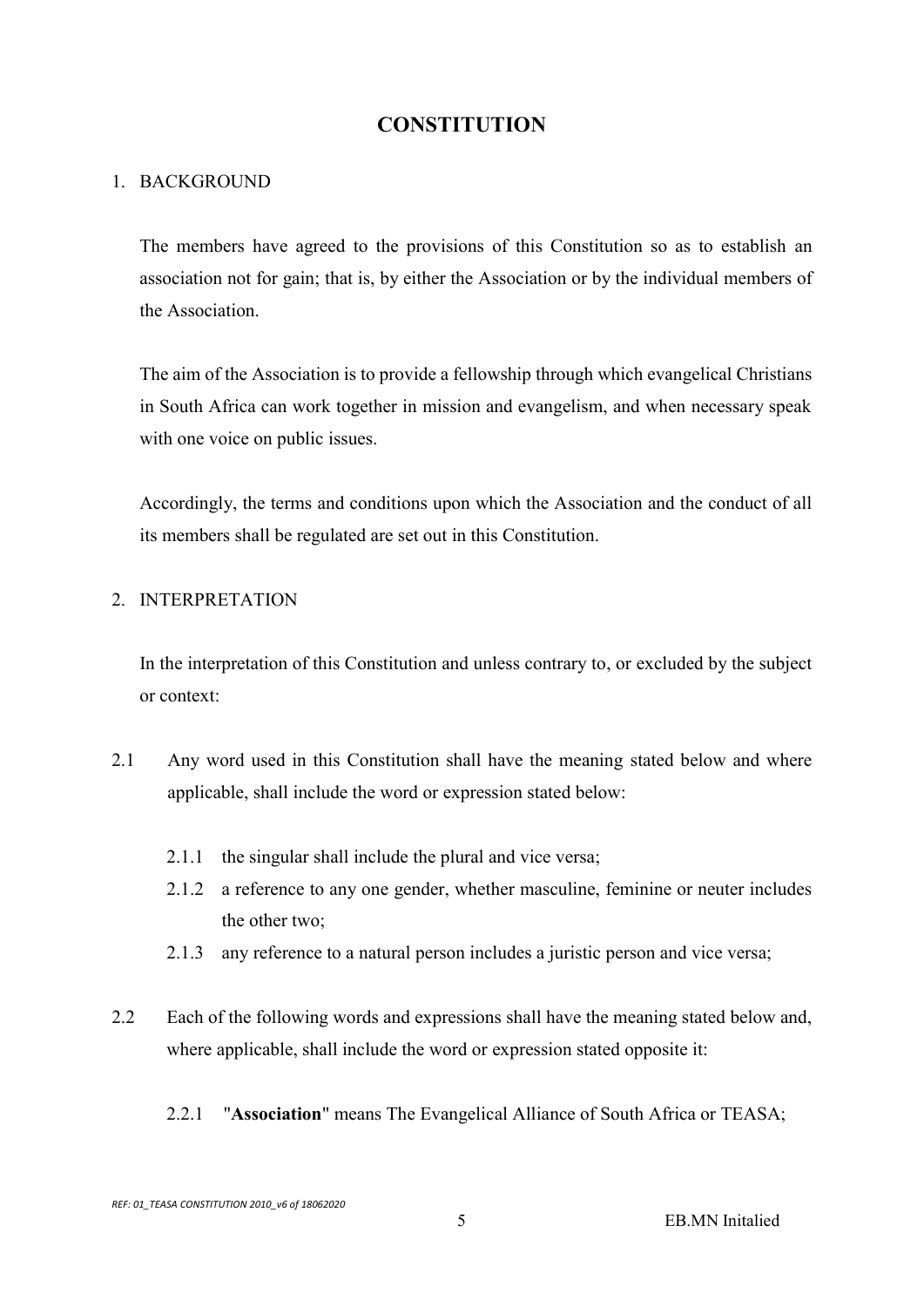- 2.2.2 "Advisory Council" means the council of advisors to the Association referred to in Article 14.
- 2.2.3 "Commission" or "Commissions" means the team set up to conduct a specific a specific assignment for the Association, referred to in Article 9.6.3
- 2.2.4 "Evangelicals" means a member of the evangelical tradition in the Christian church
- 2.2.5 "Executive Committee" means the NEC, or the NEC, referred to in Article 10.
- 2.2.6 "General Conference" means the biennial general meeting of the members of the Association, referred to in Article 9.
- 2.2.7 "Secretary General" means the position and office of executive authority described in Article 13.
- 2.2.8 "this Constitution" means the Constitution of the Association for the time being in force, and includes all regulations and annexures hereto;
- 2.2.9 "member" or "members"  $-$  any member or category of members of the Association referred to in Articles 5.
- 2.2.10 "Statement of Faith" means the articles listed on page 4; which Statement is a mandatory, non-negotiable prescript of the Association.
- 2.2.11 "Object" or "objectives" means the Objects and Purpose of the Association referred to in Article 4.
- 2.3 Abbreviations in the text of the Constitution mean the following:
	- 2.3.1 "TEASA" means, The Evangelical Alliance of South Africa
	- 2.3.2 "GC" means, the General Conference of the Association
	- 2.3.3 "NEC" means, the National Executive Committee of the Association
	- 2.2.4 "AGM" means, the Annual General Meeting of the Association
	- 2.2.5 "SGM" means, a Special General Meeting of the Association
- 3. GENERAL
- 3.1 The name of the association shall be The Evangelical Alliance of South Africa or TEASA; hereinafter referred to as TEASA.

REF: 01\_TEASA CONSTITUTION 2010\_v6 of 18062020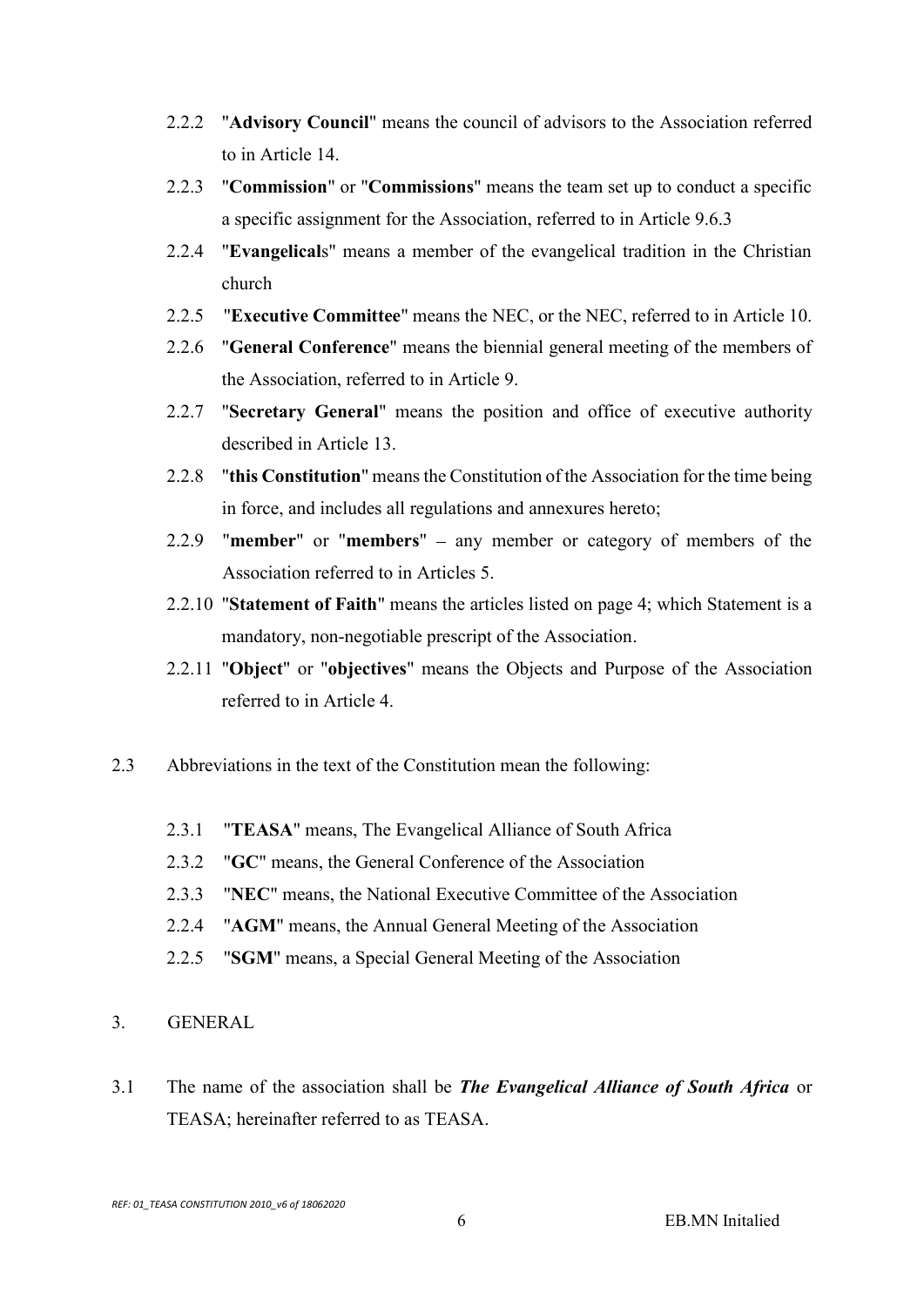- 3.2 TEASA is a member of the Association of Evangelicals in Africa (AEA) and a member of the World Evangelical Alliance (WEA).
- 3.3 TEASA shall be a corporate body having a separate legal persona, with perpetual succession. TEASA shall be entitled to hold property in its own name and to institute or defend legal proceedings.
- 3.3.1 TEASA constitutes an universitas. Associations known as an "universitas" are able to be created and operated notwithstanding the provisions of the Companies Act;
- 3.3.2 There are three requirements which must be met in order for an association to be considered an *universitas*, namely –<br>3.3.2.1 an *universitas* must have perpetual succession, meaning it must continue as an
- entity notwithstanding changes in membership;
- 3.3.2.2 an universitas must hold property distinct from its members (it must be clear that no member has any rights by virtue of his or her or its membership to the property of the universitas); and
- 3.3.2.3 an universitas cannot be formed for the sole purpose of carrying on a business whose sole object is to acquire gain or profits by the universitas or by the individual members of the universitas (see Nelson Mandela Metropolitan Municipality v Greyvenouw CC 2003 JOL 10796 (SE)).
- 3.3.3 It is therefore apparent that TEASA's Constitution fulfills all three of the requirements of an *universitas*.<br>3.4 The Association shall continue to exist even when its membership changes, whether in
- relation to members or an officer or employee.
- 3.5 The members agree that, through the establishment of an association through which evangelical Christians in South Africa can work together in mission and evangelism, and when necessary speak with one voice on public issues, that this Constitution organises the governing structures of the Association.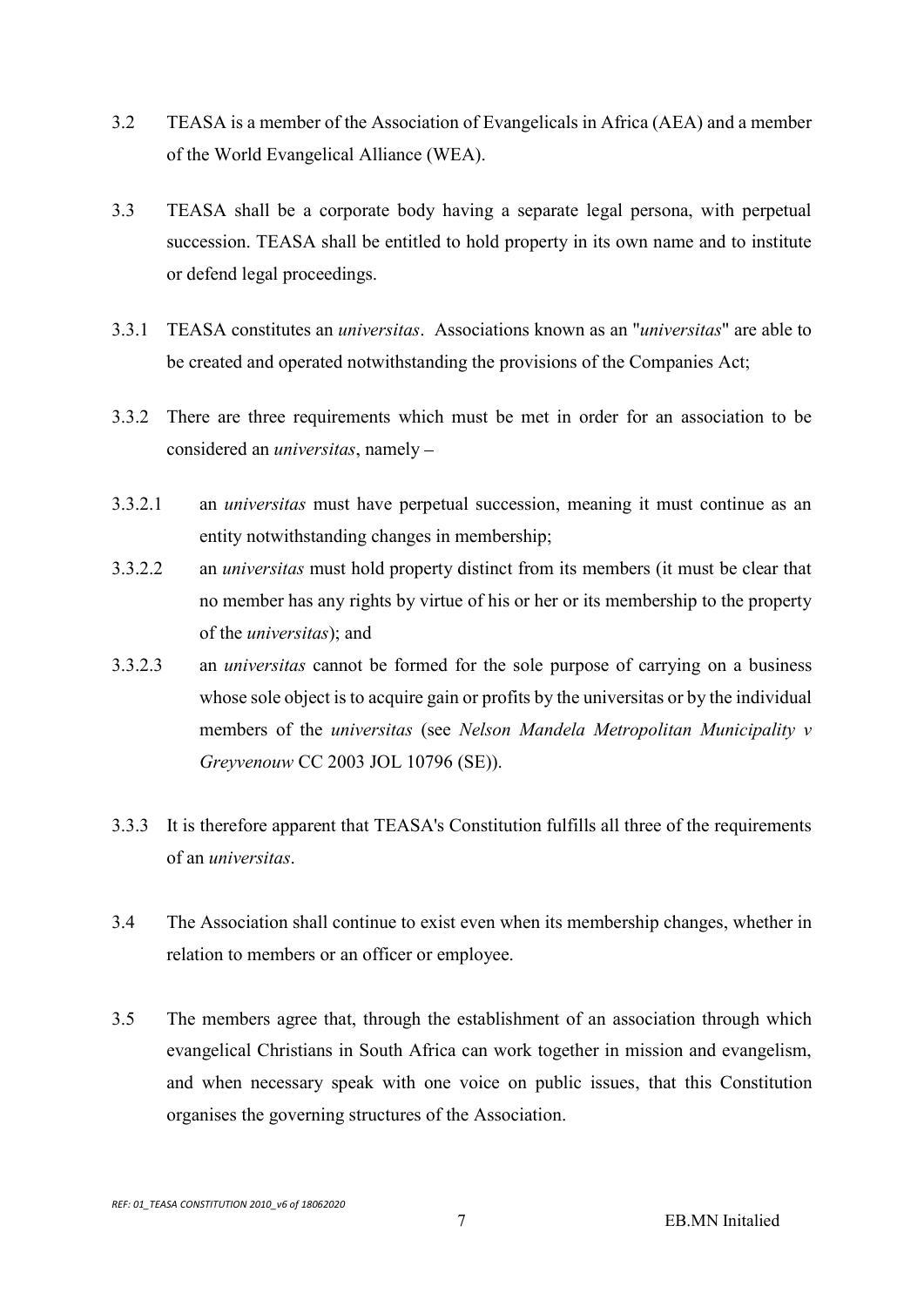- 3.6 The provisions of this Constitution shall only be altered at the GC or at a specially constituted General Meeting of the members of the association convened in terms of the provisions of this Constitution.
- 3.7 Each member agrees to be bound by the provisions of this Constitution and to act in accordance with the terms and conditions of this Constitution.

#### 4. OBJECTS AND PURPOSE

- 4.1 The principal object of TEASA shall be, to establish a community of evangelical Christians in South Africa for the purpose of working together in mission and evangelism, and when necessary to speak with one voice on issues of public interest and importance.
- 4.2 By giving effect to the object referred to in Article 4.1, TEASA shall endeavor:
- 4.2.1 To witness to the uniqueness and deity of our Lord Jesus Christ as Creator, Lord and coming King.
- 4.2.2 To affirm the inspiration and reliability of the biblical scriptures as the final authority in all matters of faith, ethics and practice.
- 4.2.3 To work together in mission, evangelism and renewal.
- 4.2.4 To labour for reconciliation, healing and development in our nation.
- 4.2.5 To initiate studies of theological issues and relevant research that will be helpful in furthering our work and witness as evangelicals.
- 4.2.6 To address from a combined posture and from a biblical point of view those issues in our nation relating to church, state and society, which are of concern to Christians generally and evangelicals specifically.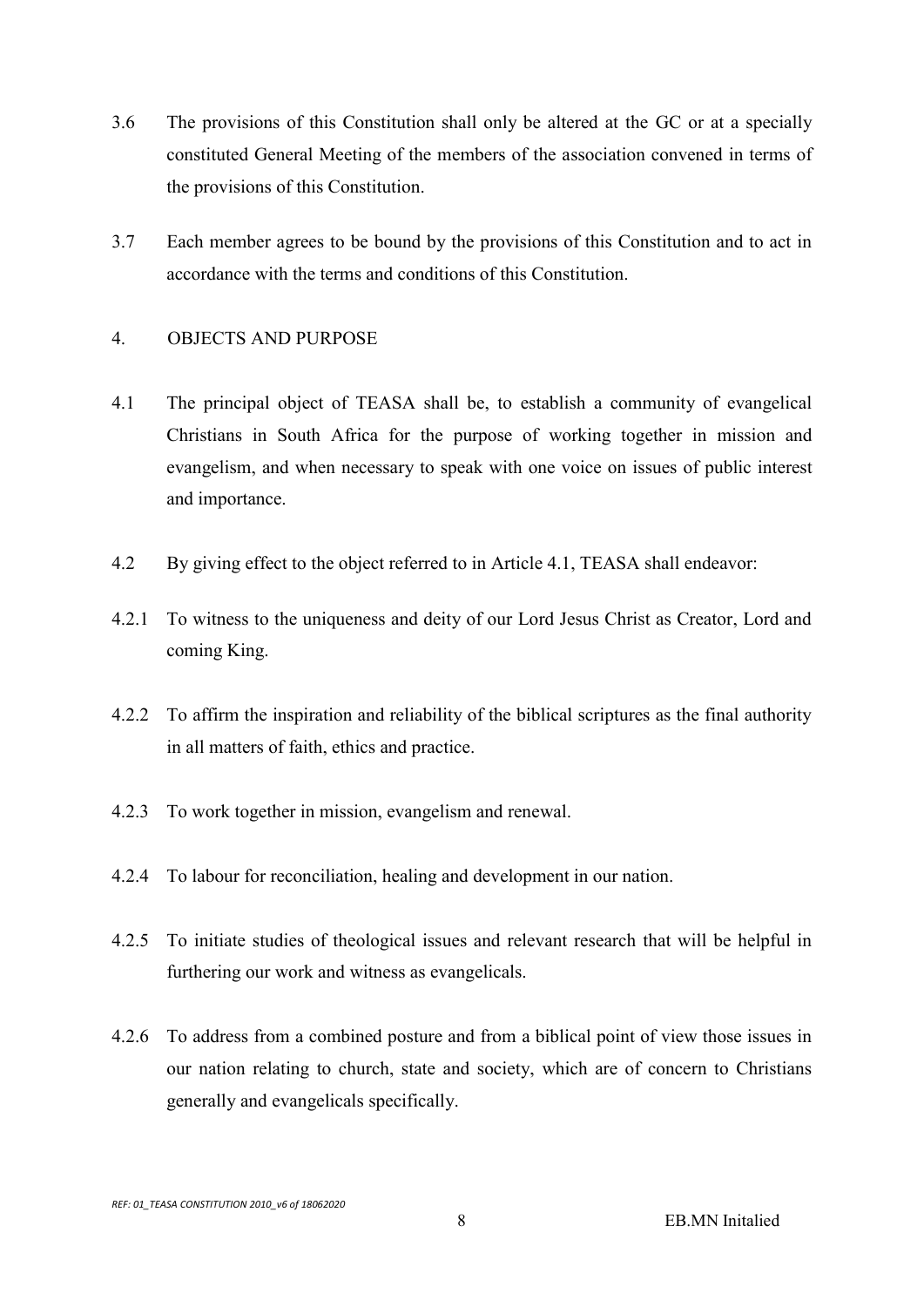- 4.2.7 To affirm and work for the influence and incorporation of biblical values and ethics so as to inform public policy and the national life of South Africa.
- 4.2.8 To network worldwide with the evangelical community and mutually exchange our understanding and experiences in order to enrich and strengthen our testimony.
- 4.2.9 To relate to the broader Christian community on issues and matters of common concern.
- 4.2.10 To carry on business, raise funds and collect contributions for the furtherance of its objectives.
- 4.2.11 To conduct any other business, discussion, study or action as may be deemed necessary from time to time in order to fulfill the mandate of evangelical witness in our country.

## 5. MEMBERS AND MEMBERSHIP

- 5.1 Subject to the provisions contained in this article and articles 6 and 7, the following institutions, organisations and persons shall be eligible to become members of the Association noting that adjudication of the applicant's criteria for membership shall rest within the sole discretion of the NEC.
- 5.2 Notwithstanding the provisions of article 5.1, the Association shall strive to be as inclusive as possible of all evangelicals who endorse and affirm their commitment to the Statement of Faith and the Objects and Purpose (Article 4) of the Association.
- 5.3 The following categories of membership shall exist:
- 5.3.1 Denominations: consisting of national church denominations; i.e. churches that are organised nationally and have a nation-wide footprint.
- 5.3.2 Independent and Local Churches: including churches which are located in only one place (e.g. city-wide churches) and independent congregations.
- 5.3.3 Organisations and Service Agencies: including mission organisations, women's and youth agencies; other service agencies, businesses and advocacy groups; theological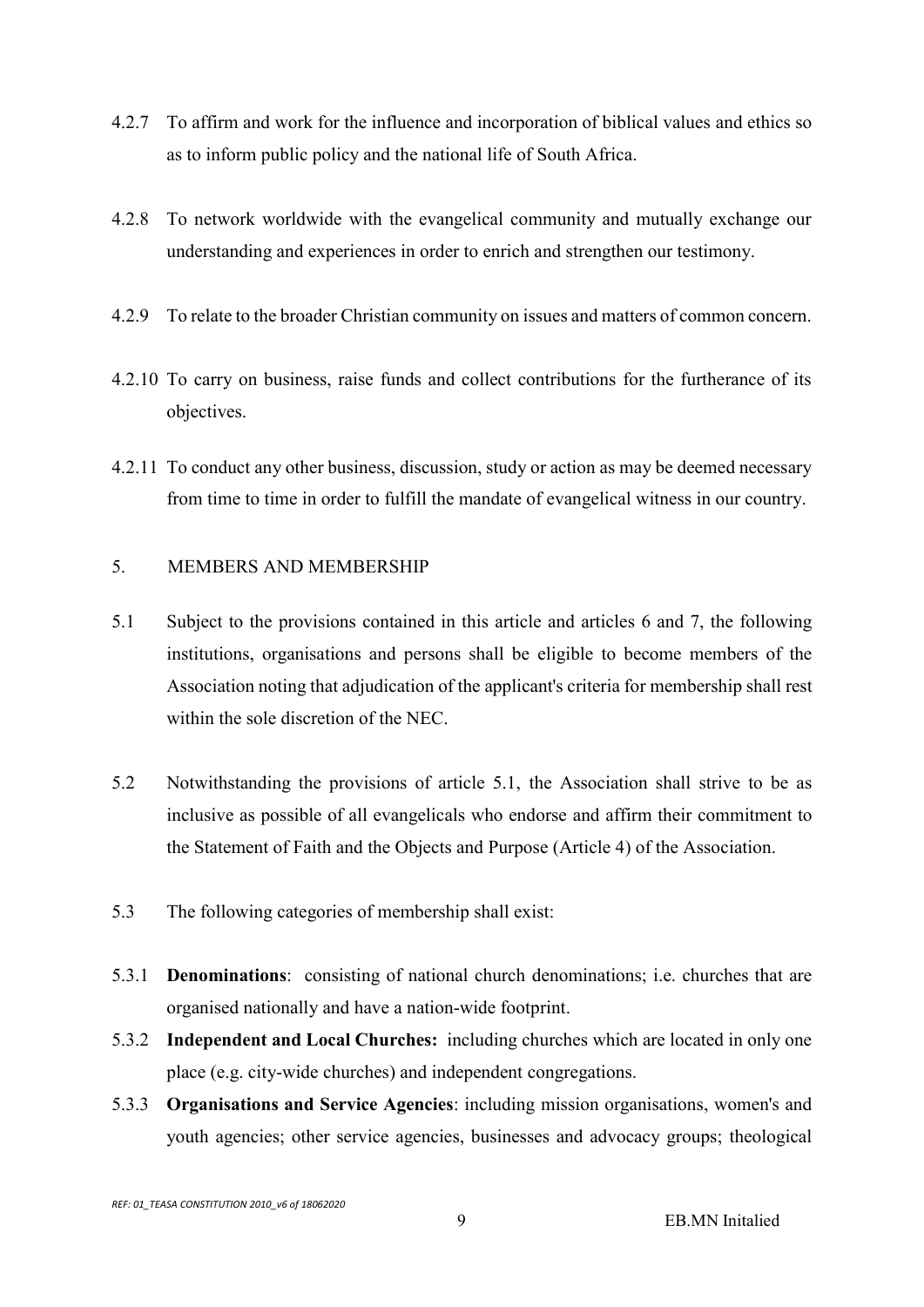institutions and training centers, whether independent or affiliated with other evangelical institutions.

- 5.3.4 Networks/Fraternals: consisting of locally and regionally organised fellowships of congregational leaders across denominations.
- 5.3.5 Individual Members: consisting of individual natural persons who choose to associate with TEASA in their personal capacity.
- 5.4 Prospective members must apply for accreditation and membership of the Association through the formal channels set up for this purpose by the NEC in terms of Article 10.8.3.
- 5.5 The national office of TEASA shall have direct communication and service links of communication with all members, irrespective of whether national or local, provided that they have been duly registered in accordance with the required process and remain paid-up members of the Association.

# 6. DUTIES OF MEMBERS

- 6.1 Members shall subscribe to the Statement of Faith of the Association and are bound by the provisions of the Constitution in terms of Article 3.7.
- 6.2 Members shall at all times conduct themselves as ambassadors of the Association; and are required to participate in the life and witness of the Association and contribute to realizing the objectives of the Association as described in Article 4.
- 6.3 Members participate in the life and witness of the Association by:
- 6.3.1 Praying for the Association, its members, the executive and management as a matter of course; and
- 6.3.2 Attending and participating in the meetings, functions and gatherings of the Association as prescribed by this Constitution, as determined by the local and regional structures of the Association.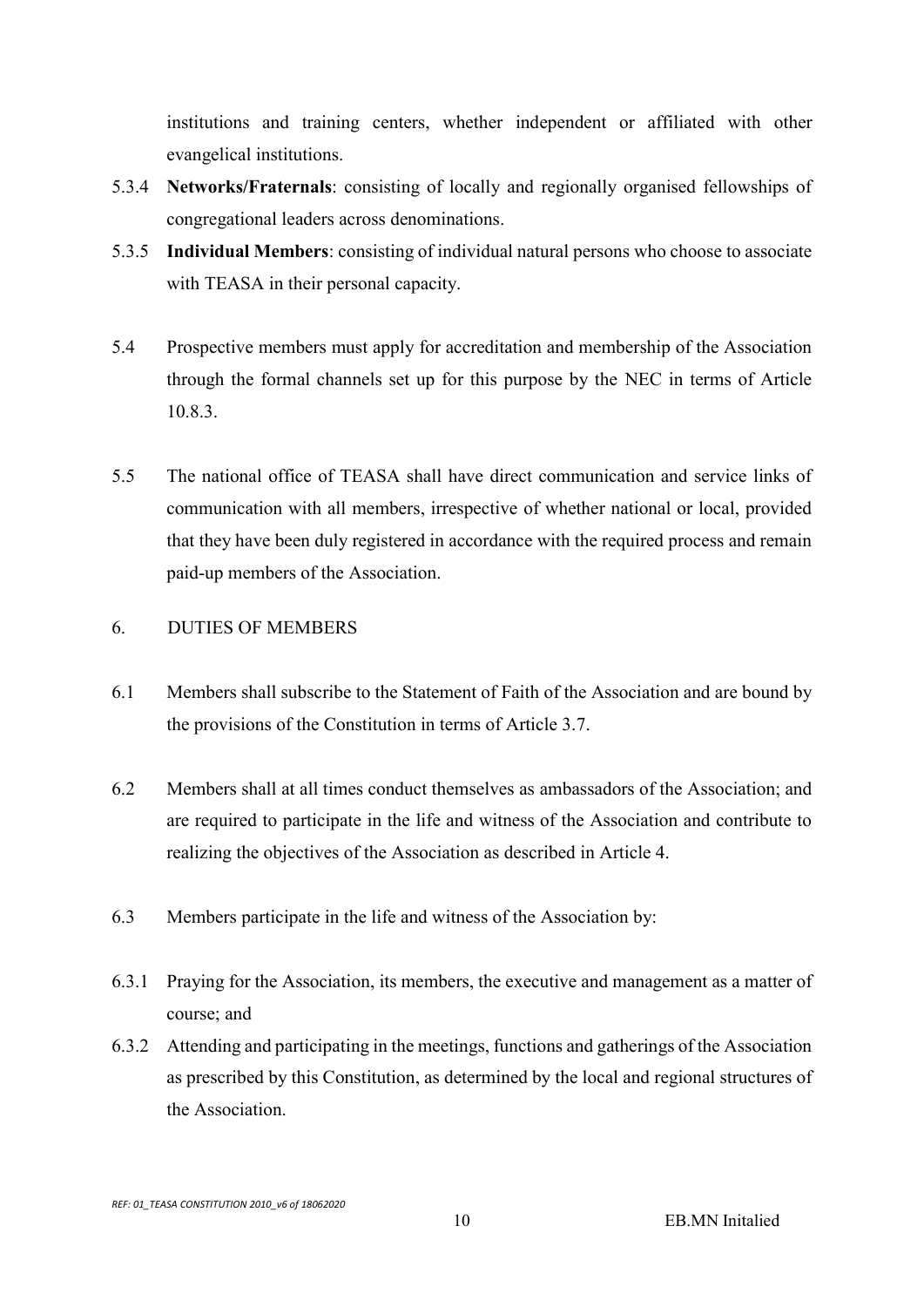- 6.3.3 Deploying duly elected representatives to participate in the GC and mandating them to represent the member organisations at the conference.
- 6.3.4 Member organisations shall nominate the elected officials of the Association and accordingly submit the names of nominees to the office of the SG prior to the scheduled GC.
- 6.3.5 Contributing to and participating in the work of the different commissions, task forces and project teams set up by the Association from time to time; and
- 6.3.6 Contributing to and participating the discussion and actions taken by the Association in relation to the issues of national importance as identified and needing attention by the Association, from time to time.
- 6.4 Members shall voluntarily participate and contribute to the work and objectives of the Association; including the Commissions, local activities, forums and initiatives taken to advance the objectives of the Association.
- 6.5 Local members participate in and contribute to the national dialogue by delegation of a nominated representative, or representatives to attend the GC on behalf of the local member organisation.
- 6.6 Each member shall pay the prescribed annual subscription fee in advance. The good standing of a member of the Association will be subject to payment of the annual membership fees.
- 6.7 Members must act in good faith towards the Association and all the other members and be diligent to uphold the values and ethos of TEASA at all times; and in particular when participating on public platforms and the national and local media.
- 6.8 Evidence of a breach of any of the provisions of the Constitution by a member or members may incur appropriate sanction, which shall be imposed by the NEC, which may include suspension of membership for a time, or expulsion from the Association.

# 7. SUSPENSION AND TERMINATION OF MEMBERSHIP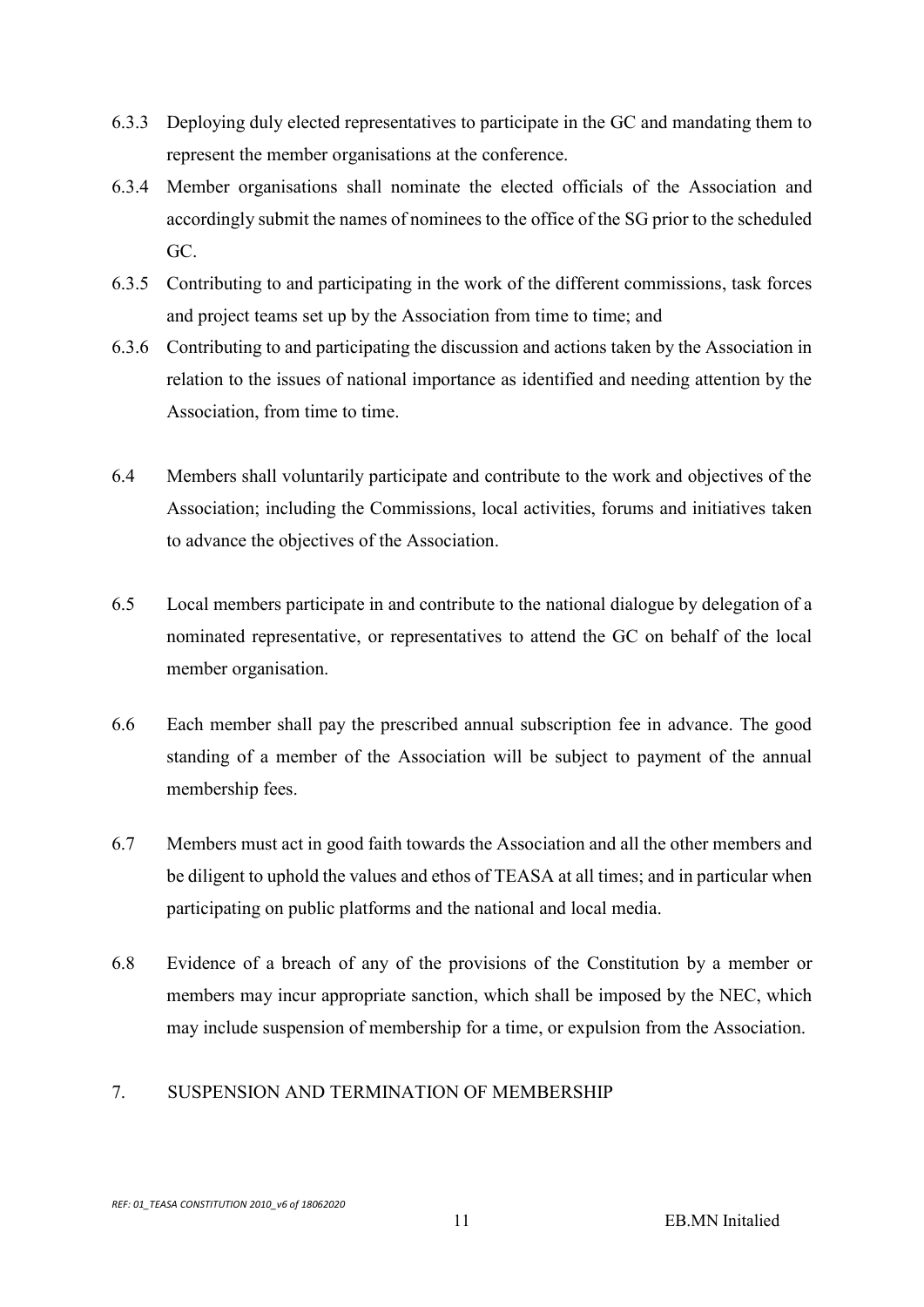- 7.1 The membership of any denomination, organisation or individual will automatically be suspended if that member has not paid the required membership fee as prescribed. Suspension of membership will result in the termination of all rights to vote in the GC and claims to any other benefits or privileges afforded to members in good standing.
- 7.2 Membership of the Association may be terminated at the discretion of the NEC in the event that a member brings the Association into disrepute or is found to be in breach of the provisions of the Constitution and/or fails to endorse the Statement of Faith of the Association.

## 8. FEES AND SUBSCRIPTIONS

- 8.1 All members must pay the prescribed membership fee as determined by the GC.
- 8.2 The annual membership fee must be appropriate and set at an amount in accordance with the means of the different categories of membership.
- 8.3 Membership fees are payable annually in advance on or before 31 March of each year.
- 8.4 The NEC shall prescribe and administer the collection of membership fees through the office of the Treasurer in accordance with the decision of the GC, as recommended and endorsed from time to time.
- 8.5 Members must pay the prescribed membership fee to maintain their membership in good standing and be entitled to exercise their rights as voting members of the Association.

#### 9. GENERAL CONFERENCE (GC)

- 9.1 The Association shall convene a biennial GC of the members of the Association to report and deliberate on matters relevant to the members and the objectives and activities of the Association.
- 9.2 The NEC shall issue a notice to inform the members of the planned GC no less than two (2) months prior to the set date for the forthcoming GC.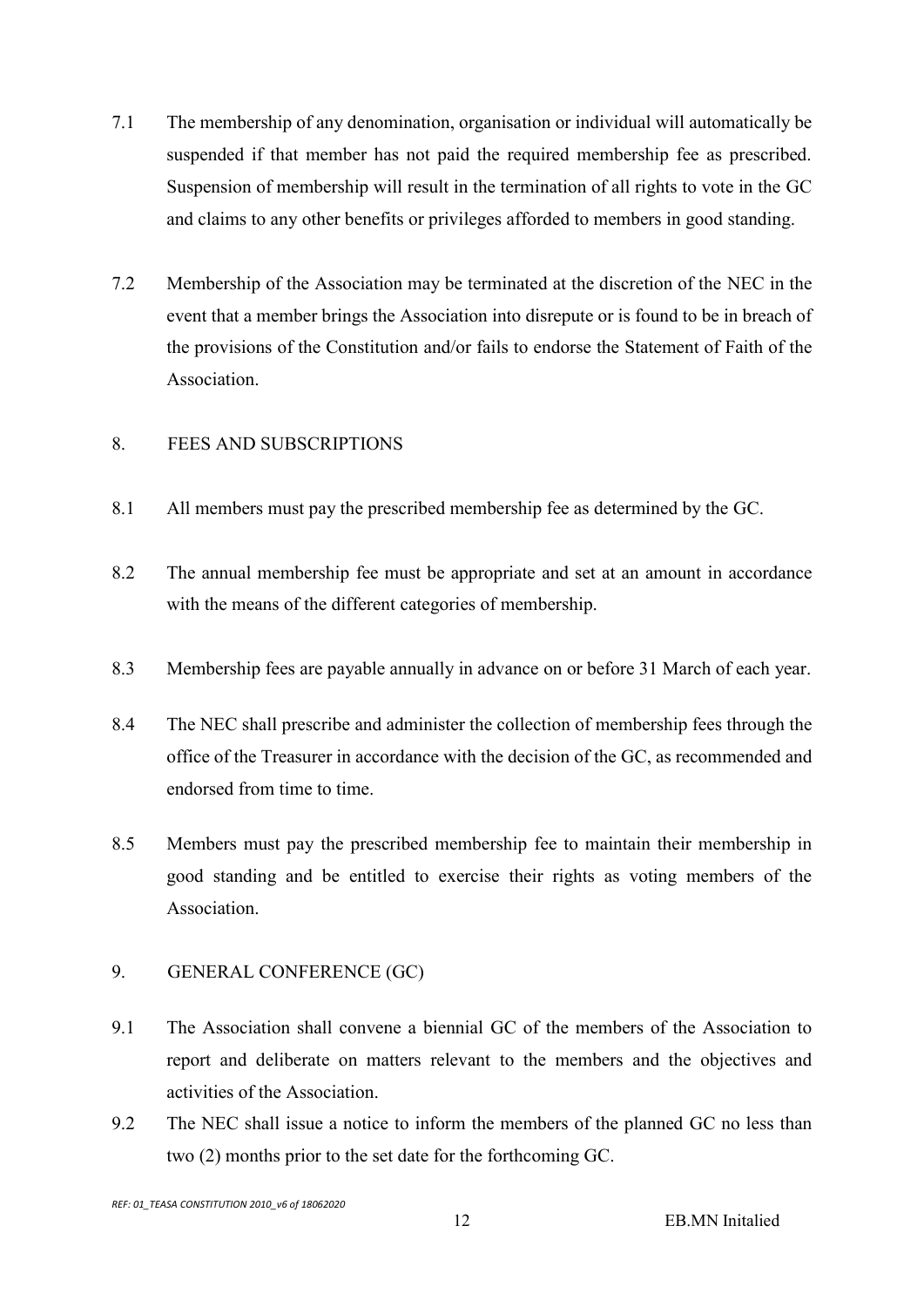- 9.3 A notice for the GC shall specify the place, the day, the date/s and the hour of the GC and include an agenda setting out the matters to be discussed at the GC. The notice must include the relevant supporting documents and information, which documents shall be provided to members in advance, and within a reasonable time of the scheduled conference.
- 9.4 A notice for the GC shall only be issued to paid-up members of the Association and shall be directed to the chairperson of the member organisations: viz. the moderator or president of a denomination; leader of a fraternal or to the individual member, as the case may be.

#### 9.5 Procedures and Voting at the General Conference

- 9.5.1 The quorum at a GC shall, subject to Article 9.4, be 50% of all members of the Association entitled to participate in the GC. Each such member shall be entitled to vote in accordance with the Schedule of Voting Rights, as stipulated in the Regulations of the Association.
- 9.5.2 The National Chairperson shall preside over the GC, or failing him/her an appointee of the GC shall preside over the meeting.
- 9.5.3 The procedure of the GC shall be governed by commonly accepted rules or any other rule/s such as the Chairperson may determine, subject to the approval of the majority of the GC members present.
- 9.5.4 All decisions (except where otherwise indicated) shall be passed in the first instance by consensus, or failing that, by a simple majority of votes cast, except that the conference has the right to declare by majority vote a motion as "a matter of principle", requiring a two thirds majority vote to succeed.
- 9.5.5 The chairperson may exercise both a casting and a deliberate vote.
- 9.5.6 Provision must be made for voting by proxy on individual issues, in such manner and by what means as the NEC may determine.

REF: 01\_TEASA CONSTITUTION 2010\_v6 of 18062020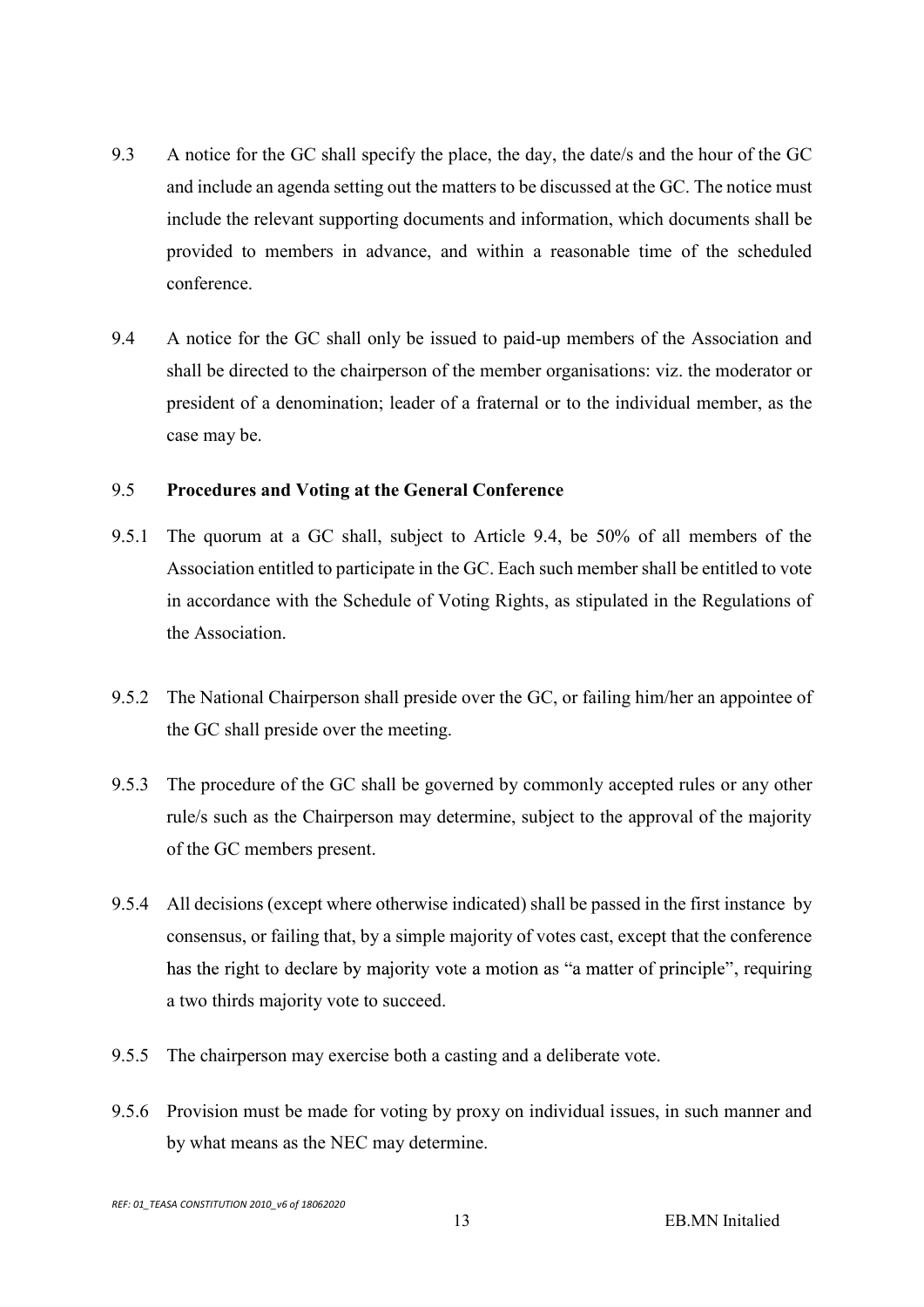- 9.5.7 Two categories of observers shall be permitted to attend the GC; barring that no observer has the power or authority to vote.
- 9.5.7.1 Associates: Those in agreement and support of TEASA's ethos, but not as yet committed to full membership. Such potential members shall be registered as Associates and serviced accordingly.
- 9.5.7.2 Member-Observers: Those who belong to member bodies and attend the GC, but not as voting delegates.

#### 9.6 The Powers and Duties of the General Conference

- 9.6.1 The GC may exercise, as far as is consistent with this Constitution all powers as may be necessary for furthering the objectives of the Association.
- 9.6.2 The GC may, in so far as is consistent with this Constitution, delegate such powers to the NEC as it may deem fit.
- 9.6.3 The GC may form and set up commissions, working groups, task teams and subcommittees, and define their purpose, structure, capacity and terms of reference, as deemed necessary from time to time.
- 9.6.4 The GC may become a member of, federate with, affiliate to or incorporate any organisation whose constitution and founding principles are in no way in conflict with the Statement of Faith and aims and objectives of the Association.
- 9.6.5 The GC must ratify the membership fees as proposed by the NEC; the NEC having determined the scale and/or the amount of the annual membership fees for each category of membership of the Association.
- 9.6.6 The GC must elect the eight (8) officials of the NEC by a simple majority and a secret ballot, on the basis of the nominations of eight (8) persons whose names are given in writing on the prescribed nomination form to the SG prior to the GC.
- 9.6.7 The GC must receive reports from the SG and the Chairperson, on behalf of the NEC, and any other person on the activities of the Association, including the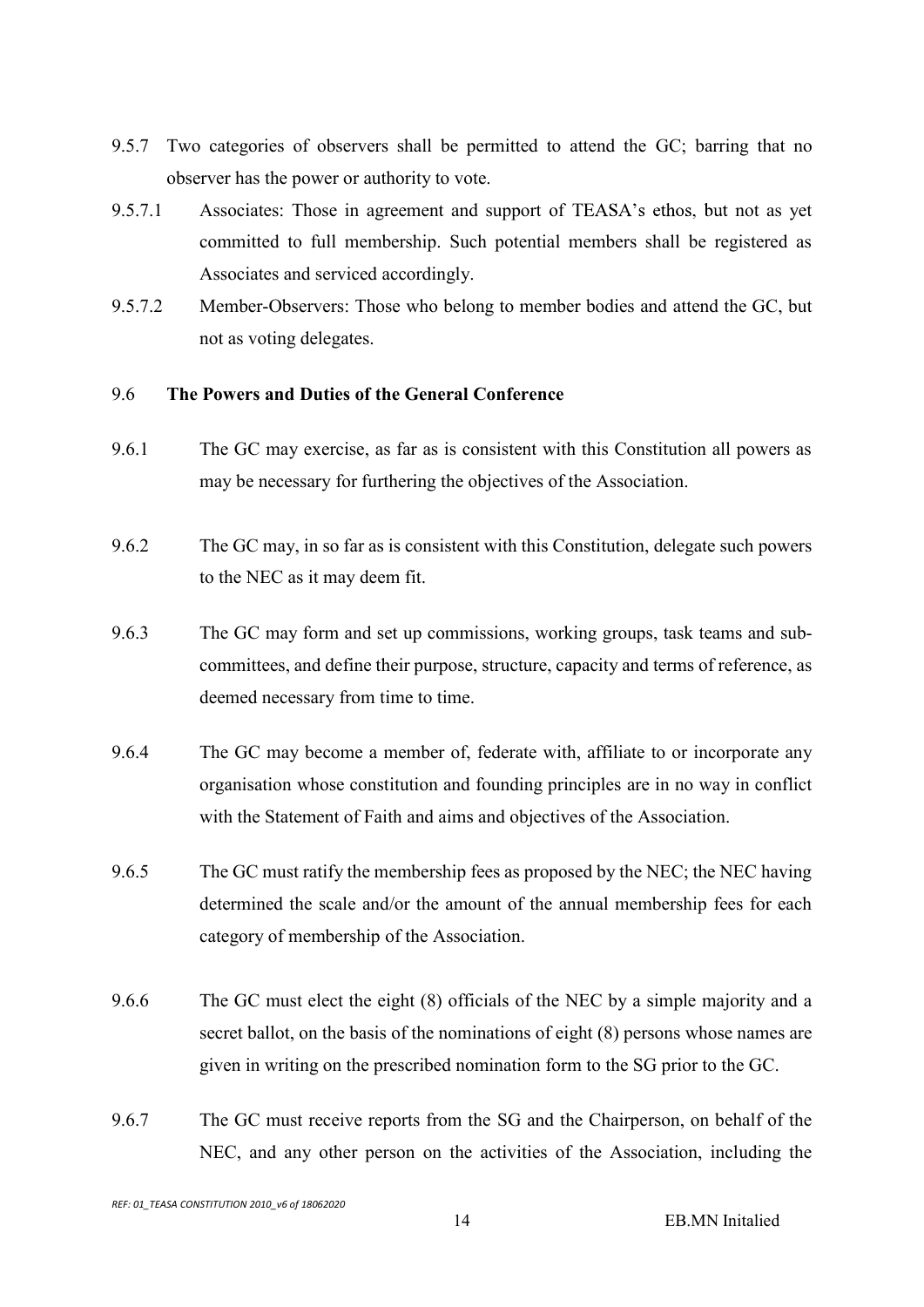implementation of the strategic plan and the reports of the Commissions and any other reports relating to the projects and programs of the Association.

- 9.6.8 The GC shall review and deliberate on the work of the Commissions, interest groups, and other task teams as set up and mandated from time to time.
- 9.6.9 The GC shall address and deliberate on those pressing issues identified by the members as needing the urgent and specific attention of the Association.
- 9.6.10 The GC shall adopt amendments to this Constitution, which amendments shall only be effective if approved by a majority vote of two thirds of the members entitled to attend a GC.
- 9.6.11 The GC shall deal with any other matter placed on the agenda by a member, provided that written notice of such a matter is received by the Secretary General at least seven business days prior to the date of the GC.

#### 10. THE NATIONAL EXECUTIVE COMMITTEE (NEC)

- 10.1 The GC shall elect a National Executive Committee (NEC) and delegate to it such authority and powers as is necessary to oversee the effective and efficient running of the Association between conferences.
- 10.2 Individual members or persons who are nominated by organisations that are members of the Association shall be eligible for nomination and election to the NEC, subject to their prior consent.
- 10.3 The NEC shall consist of eight (8) elected officials having received equal delegated authority and responsibility from the GC for directing and administering the affairs of the Association between conferences.
- 10.4 The elected officials shall convene its first meeting within one (1) month of having been appointed to the NEC at which meeting they shall, from among themselves

REF: 01\_TEASA CONSTITUTION 2010\_v6 of 18062020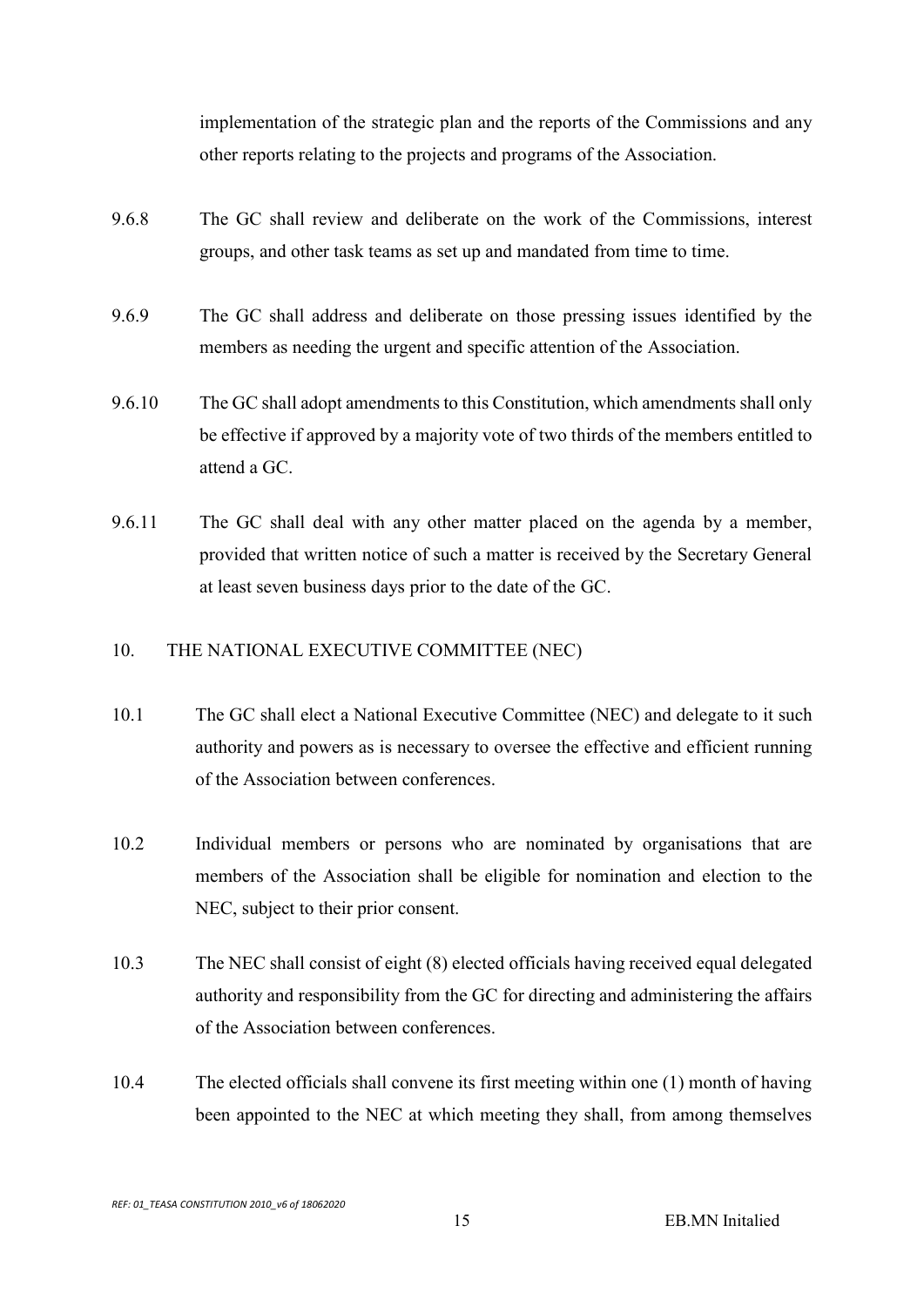elect and appoint office bearers to the positions of: Chairperson, a Vice-Chairperson, a Treasurer and Secretary.

- 10.5 The office bearers of the NEC, namely the National Chairperson, the Vice-Chairperson, the Treasurer and the Secretary, shall hold these same offices in the GC.
- 10.6 The SG shall be an *ex-officio* member of the NEC.
- 10.7 The NEC members referred to in Article 9.6.6 shall be elected or re-elected as the case may be, by the GC and appointed for a term of four (4) years; upon the ending of which they may be nominated and re-elected for another term of four (4) years, after which they shall stand down and vacate their position on the NEC.
- 10.8 Any member of the NEC that assumes office in the Executive shall hold that position until the next NEC election takes place at the GC.

#### 10.9 Nomination of the Members of the NEC

- 10.9.1 The nomination process will be steered by a Nomination Committee duly appointed by the NEC of the Association.
- 10.9.2 The nomination process will be made known to all the members of the Association six (6) weeks prior to the date of the biennial GC.
- 10.9.3 The process will be as follows:
- 10.9.3.1 The Nomination Committee will circulate a letter to all members and member organisations six (6) weeks ahead of the GC in which nominations for the membership of the NEC are requested.
- 10.9.3.2 The nominations should be submitted with by email on the prescribed nomination form stating the full names and contact details of the nominee together with the names and contact details of the organisation/person that is submitting the nomination. The form should be emailed to:  $t$ easa $@$ mweb.co.za.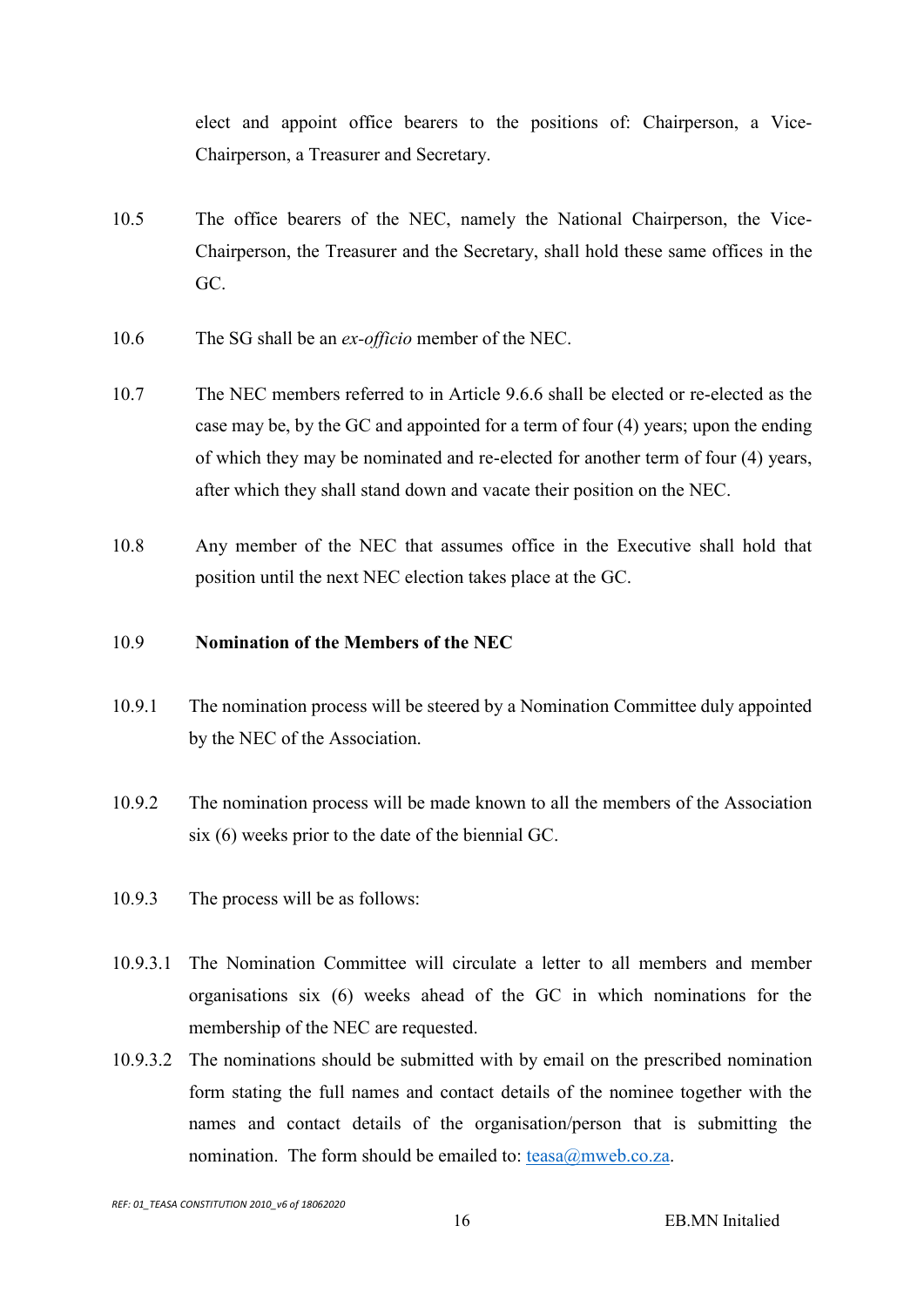- 10.9.3.3 The Nominations Committee will screen the nominees to select those in terms of the specified criteria required for the composition of the NEC. The selected nominees will be those listed for election at the GC.
- 10.9.3.4 The delegates at the biennial GC will vote using a secret ballot for the nominees that have been listed in terms of 10.9.3.3 by the Nominations Committee.
- 10.9.3.5 The nominees will be required to attend the GC meeting, unless the Nomination Committee can provide valid reason for sending a proxy.
- 10.9.4 An NEC member may be re-elected to serve on the NEC for two consecutive terms of two years, after which the member's term will automatically lapse and his/her position on the NEC will become vacant. He/she may not be nominated for reelection for the subsequent period of two (2) years.
- 10.9.5 A NEC member will be automatically dismissed if he/she fails to attend at least two consecutive meetings per annum.

#### 10.10 Powers of the NEC

- 10.10.1 The NEC shall act on behalf of the GC when the latter is not in session, provided it does not act or make decisions contrary to a decision of the GC or in conflict with the Constitution.
- 10.10.2 Notwithstanding Article 9.6.1 the NEC is empowered to amend a decision of the GC provided that the amendment is consistent with the intention of that decision. All such NEC decisions and amendments shall be presented to the GC for ratification at its earliest possible meeting.
- 10.10.3 The NEC shall have the power and authority to decide on issues of membership; to set up and amend the processes for application for membership; to assess and approve applications and require of members to disclose and verify their credentials and account for statements, actions and/or decisions made in respect of matters related to the Association. The NEC shall consider new applications for membership and have the discretion to accept and approve, or reject such applications.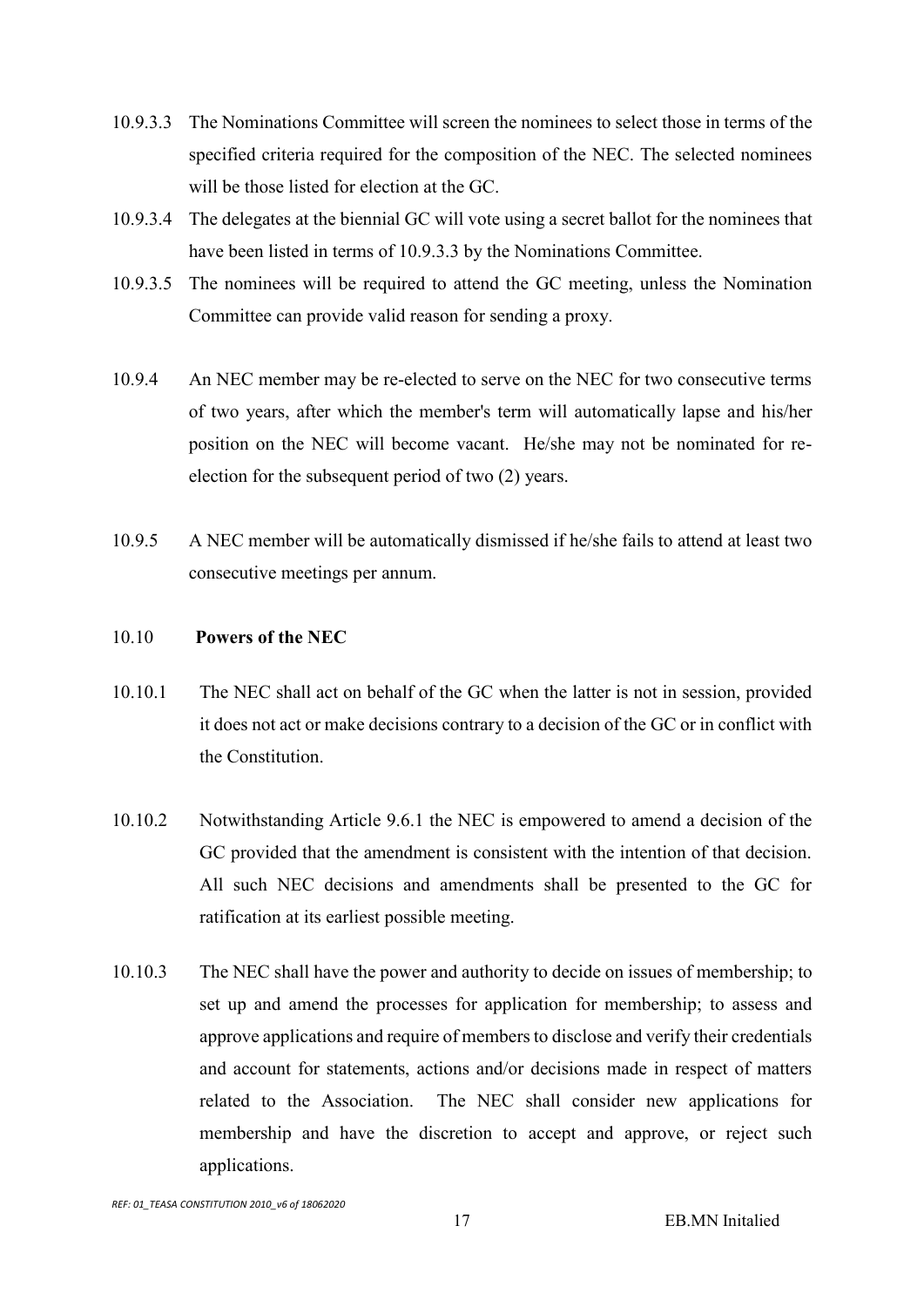- 10.10.4 The NEC is empowered to appoint the Secretary General (SG) in accordance with the recommendation of the GC; and subsequent to the outcome of the recruitment and interview processes conducted by a duly appointed panel for this purpose. The SG shall report to the members of the NEC and be managed by the NEC in accordance with the terms and conditions of an employment contract; which contract shall include appropriate performance criteria for the position.
- 10.10.5 The NEC shall represent TEASA in accordance with the Statement of Faith and stated aims and objectives of the Association.
- 10.10.6 The members of the NEC are the fiduciaries of the Association and must exercise oversight of the organisation with due care and diligence, and in accordance with best practice standards of corporate governance of all the affairs of the Association.
- 10.10.7 The NEC must exercise financial oversight of the Association; it is ultimately responsible for the financial management of the organisation and must appoint a duly qualified and independent auditor to conduct an annual audit of the financial affairs of the Association.
- 10.10.8 The NEC must co-opt such persons as it may deem fit and proper to head up the commissions that are set up and mandated by the GC in terms of article 9.6.3, and by the NEC, as may be required from time to time. Such persons shall serve as the chairpersons of the commissions and report into the NEC and to the GC as the case may be.
- 10.10.9 The NEC may cooperate with other organisations whose aims are at least in part similar to those of TEASA in such activities, and for such purposes as are consistent with the Statement of Faith of TEASA, and to provide, receive or interchange such information as may be likely to benefit and/or advance the aims and objectives of TEASA or the other organisation.
- 10.10.10 The NEC may, at its discretion cooperate with other groups on issues of common concern as the need may arise.

REF: 01\_TEASA CONSTITUTION 2010\_v6 of 18062020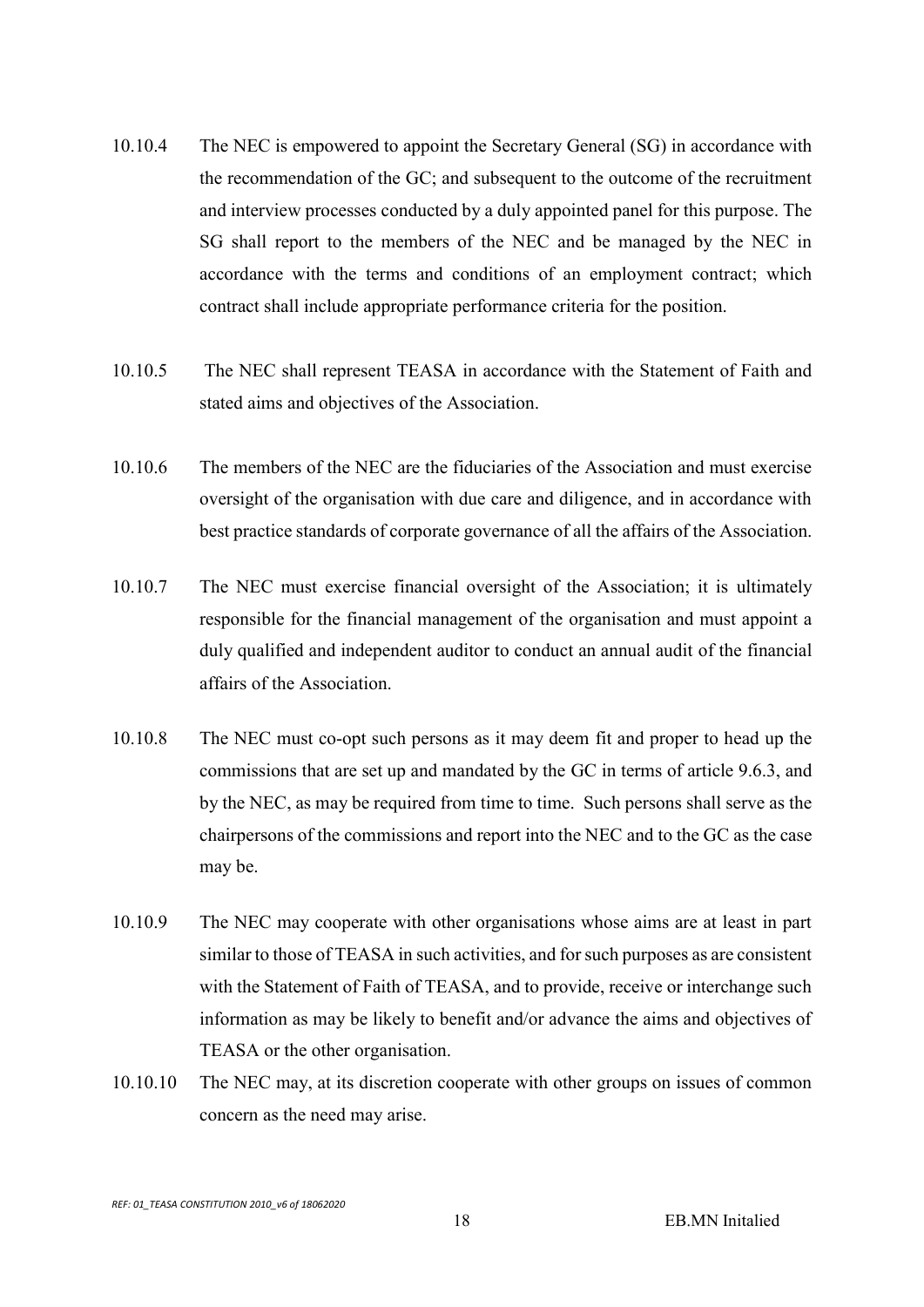- 10.10.11 The NEC shall convene the biennial GC at which a report by the National Chairperson and the audited financial statements for the preceding two financial years shall be presented to the meeting for adoption.
- 10.10.12 The NEC shall set up such structures as it may deem fit and necessary to administer the voting procedures at the GC; including the proxy votes that are given to the Chairperson of the NEC prior to the GC. The number of voting members present at the GC together with the number of proxy votes shall be disclosed to the members in attendance at the GC prior to the commencement of voting on any issue at the conference.

#### 11. GENERAL MEETINGS

- 11.1 The NEC shall convene an Annual General Meeting (AGM) of the Association; which meeting shall be a business meeting to approve the audited financial statements of the Association, review and approve the budget for the forthcoming financial year and receive the annual report of the General Secretary.
- 11.2 The NEC may, at its discretion choose to include the AGM on the agenda of the biennial GC instead of scheduling a separate meeting for this purpose.
- 11.3 The NEC shall have the discretion and powers to convene a Special General Meeting (SGM) of the members of the Association to which members are called, to discuss any matter that the NEC may consider of pressing and general importance to the members and the Association.
- 11.4 Notice of the Annual General Meeting and a Special General Meeting shall be issued in accordance with the same procedure as that of the GC stated in Articles 9.2, 9.3 and 9.4.
- 11.5 The notice of the AGM and a SGM shall include the date, time and location of the intended meeting and the agenda of the meeting shall clearly state the matter/s to be discussed by the General Meeting. The notice shall include any relevant supporting documentation and must be distributed to the members in advance of the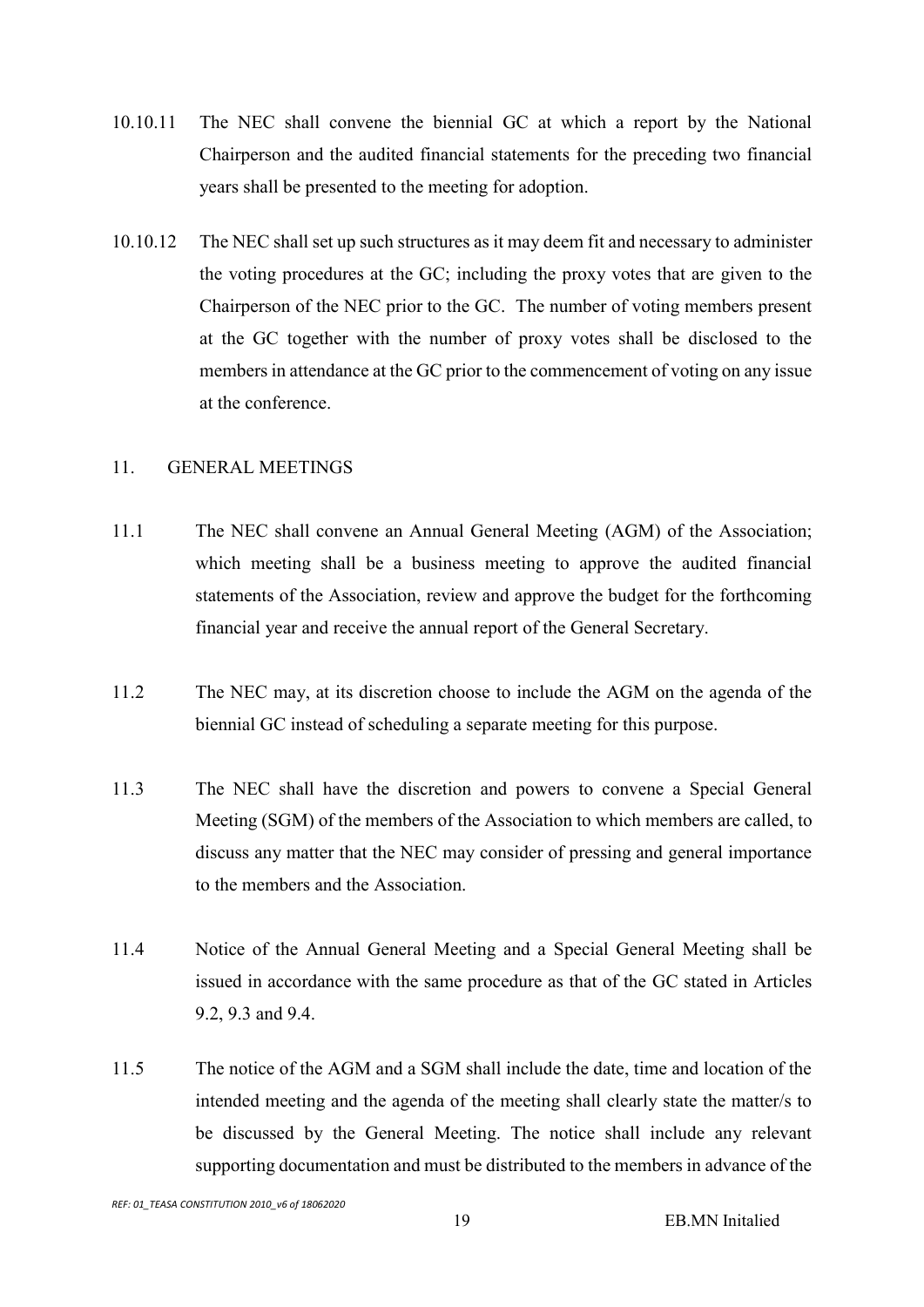date of the meeting, and within a reasonable time, considering the matter/s for discussion.

- 11.6 The procedures for conducting an AGM and a SGM, and the voting rights of members shall be the same as that set out for the biennial GC of the Association, stated in Article 9.
- 11.7 The minutes and records of all general meetings of the Association must be kept and made available on request to any interested party or member, given five (5) work days' notice to the office of the SG.
- 11.8 In the event that any member/s of the Association believe that they have cause to call a SGM of all of the Association, such member/s may request a SGM in the following manner
- 11.8.1 A written request that includes one or more clearly stated reason/s for a SGM to be convened must be given to the SG, motivating why such a meeting is to be convened and providing the names of the members/member organisations who request the meeting. The request must be validated by a minimum of 15% of bona fide members (paid-up) who confirm their support in writing by signature, name and surname, and in the case of an organisation an official letter of support for the request must be provided with the motivation.
- 11.8.2 The SG shall within 14 days of receipt of the request, ask that a meeting of the NEC be convened to discuss the request and the motivation for the SGM.
- 11.8.3 On consideration of the request the NEC shall determine whether the matter/s brought to their attention warrants the effort and expense of convening a SGM or whether the matter/s should stand over to either the forthcoming AGM or the next General Conference.
- 11.8.4 The NEC must provide a written response to the requesting members within 21 days of the request having been submitted to the SG. The response must provide clear direction as to the decision of the NEC and include the option for further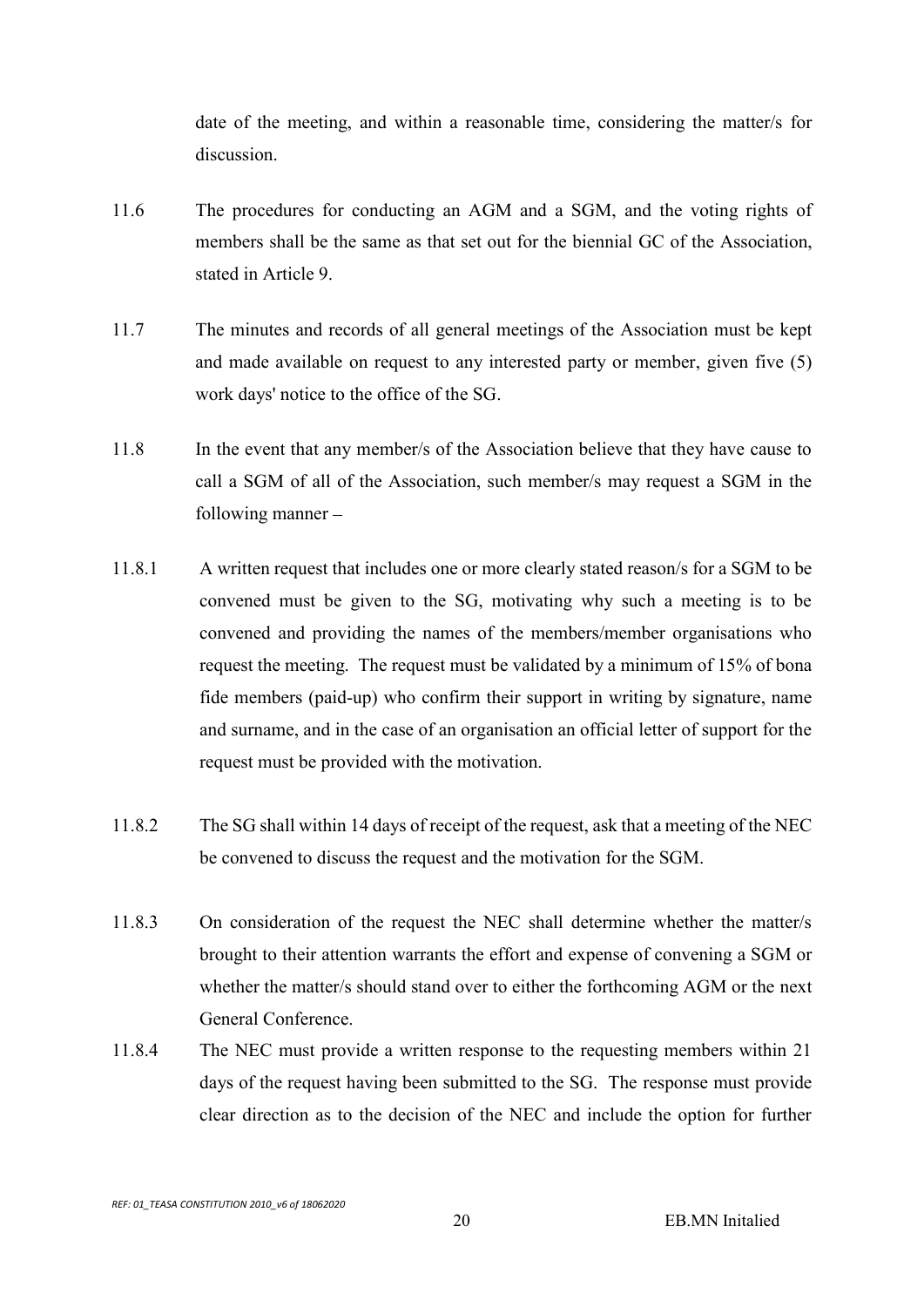deliberation with the members in the event that the request is declined or postponed to the next scheduled general meeting of the Association.

# 12. MANAGEMENT OF THE ASSOCIATION

- 12.1 The NEC shall determine and adopt and ratify, from time to time as may be necessary appropriate regulations, policies and procedures, and establish guidelines and controls for the effective and efficient running of the Association, including but not limited to the administration of membership, fundraising, financial accounting, procurement, internal and external communications, remuneration, staffing, etc.
- 12.2 The NEC at its discretion may delegate such authority and powers as is required to the SG, or to a duly appointed person or sub-committee or Commission, so as to fulfill the requirements of Article 12.1.

#### 12.3 Meetings and Procedures of the NEC

- 12.3.1 The NEC shall meet at least four (4) times a year, either in one place, or by electronic communication (e.g. Skype, Zoom, etc) or telephone conference; as convened by the National Chairperson in collaboration with the SG.
- 12.3.2 One of the four meetings of the NEC must be convened as an AGM of the Association and due notice of such must be given to all of the members in the prescribed form.
- 12.3.3 The meetings of the NEC shall be administered by the office of the SG at the request of the Chairperson or his/her delegated representative.
- 12.3.4 Notice of the meetings of the NEC must be issued no less than two weeks in advance of the proposed date of the meeting; and every member of the NEC at the time must be given notice of the proposed meeting in writing together with the agenda for the meeting and documents for discussion, including a financial report and budget for the period under review.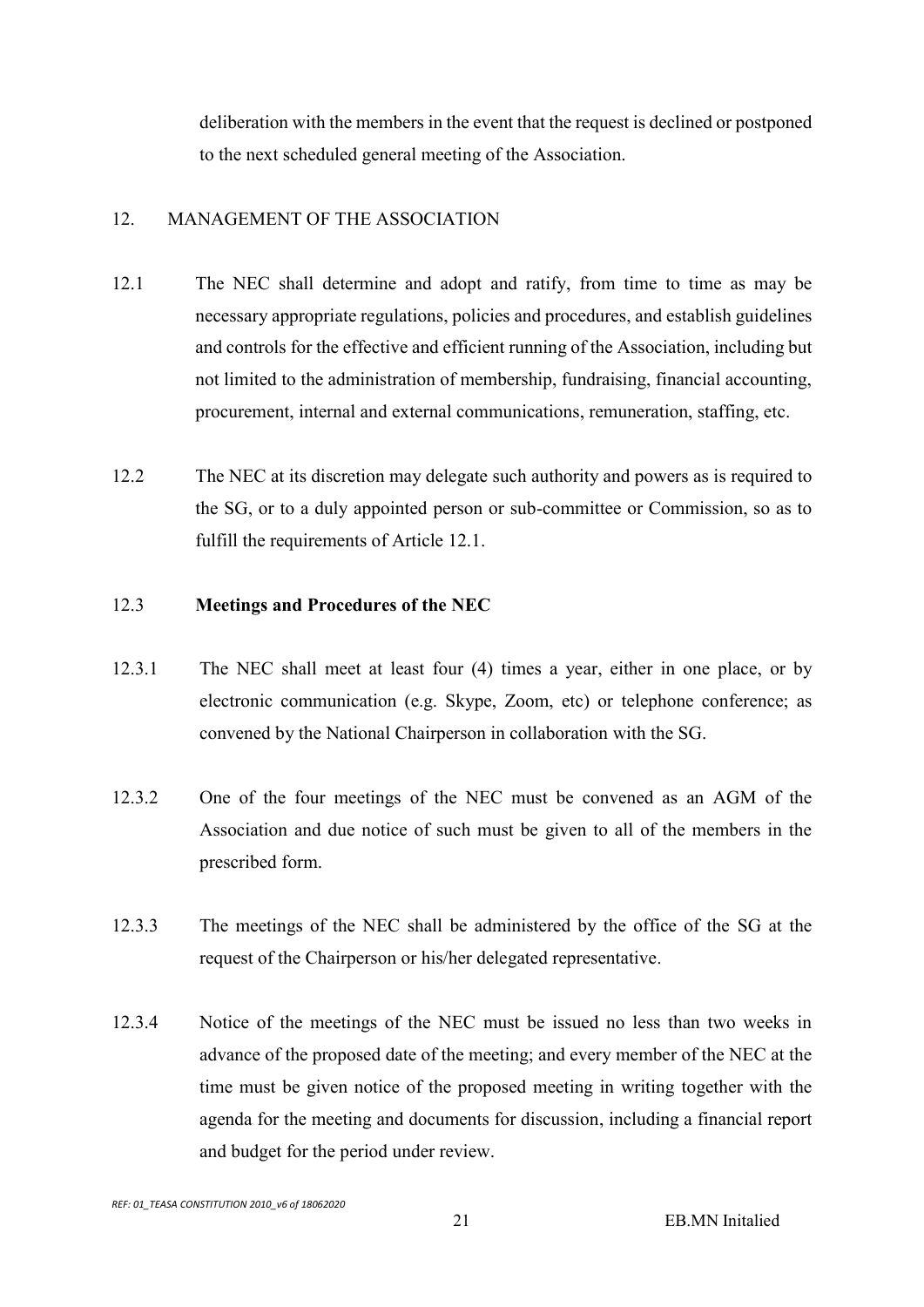12.3.5 The notice of the meeting must convey the date and time of the meeting; and in the event that the meeting is to take place in a central location, the venue of the meeting is to be stated in the notice. Alternately, the notice should specify the means of communication, be it electronic by means of round-robin email, telephone or video conference, or other electronic means to conduct the meeting.

#### 12.3.6 Quorum

- 12.3.7 A majority of the NEC shall constitute a quorum.
- 12.3.8 Should a necessary quorum not be achieved at a duly convened meeting, such meeting having been properly convened, shall be adjourned to the same day of the following week, or if such day is not a business day, the business day following that day, and the members present at the adjourned meeting shall constitute a quorum.

#### 12.3.9 Voting and Resolutions

- 12.3.9.1 At all meetings of the NEC, a proposed resolution shall be decided by simple majority. Dissenting members must be acknowledged and their concern/s and/or views recorded in detail in the minutes of the meeting.
- 12.3.9.2 The Chairperson may exercise both a deliberate vote and a casting vote.
- 12.3.9.3 Each member present or represented by proxy shall be entitled to one vote.
- 12.3.9.4 Should any deadlock occur the, the Chairperson shall have the casting vote.
- 12.3.9.5 A resolution signed by all the members of the NEC shall be valid as if passed at a duly convened meeting of the NEC.

#### 12.3.10 Minutes and Recordings

12.3.10.1 Proper minutes shall be kept of the proceedings of all NEC meetings, which minutes shall be approved and signed by the Chairperson. Copies of the minutes shall be available for inspection to any NEC member on request, given five (5) business days' written notice.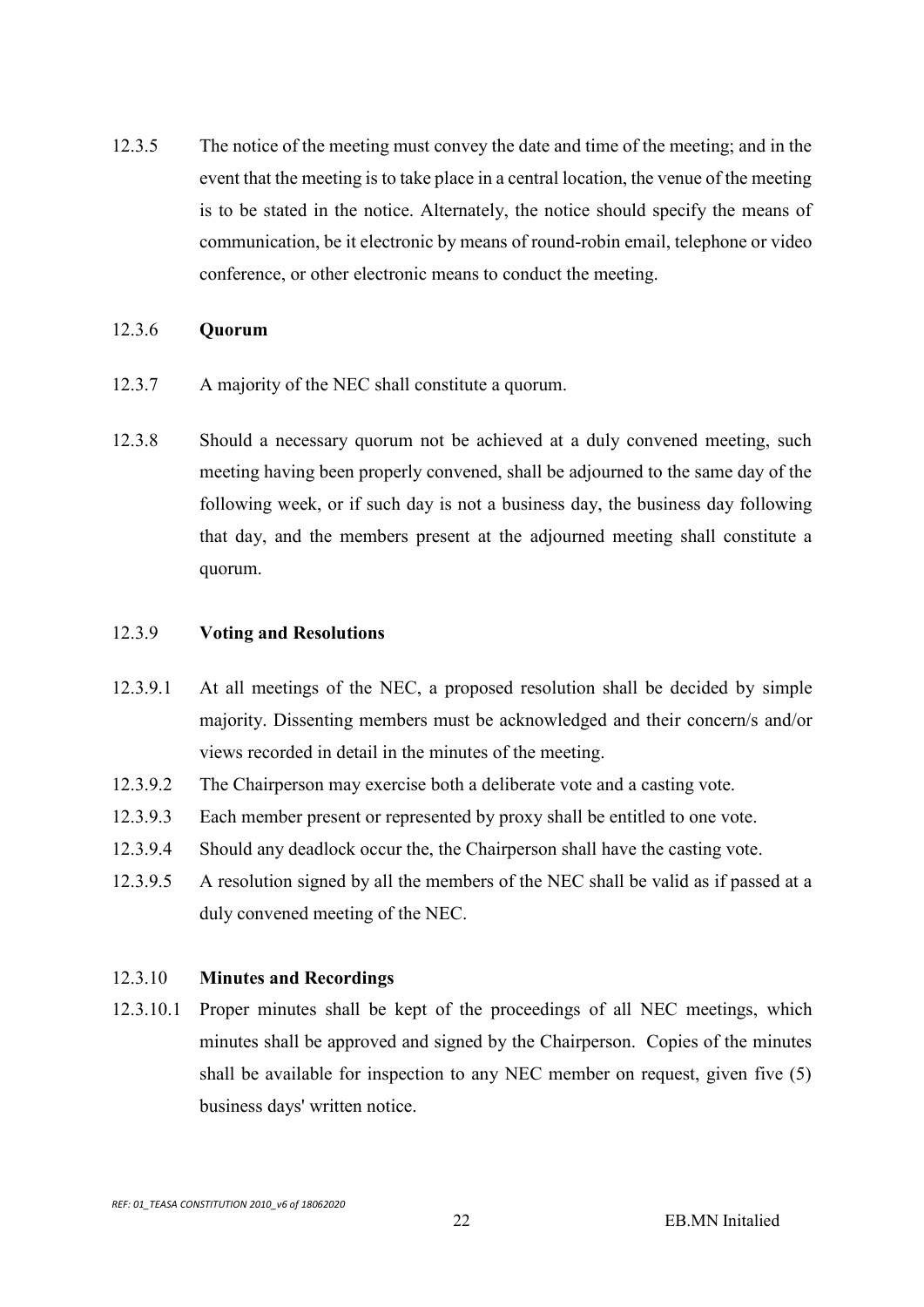12.3.10.2 The minutes of an NEC meeting, or a resolution, signed by the Chairperson and either of the Vice-Chairpersons, is evidence of the proceedings of that meeting, or the adoption of that resolution, as the case may be.

#### 12.3.11 Vacancies on the NEC

If a member of the NEC

- 12.3.11.1 resigns;
- 12.3.11.2 becomes unfit and/or incapable of acting as such;
- 12.3.11.3 becomes disqualified in terms of the Companies Act no. 71 of 2008 or equivalent legislation from time to time, from acting as a director in a company; or
- 12.3.11.4 is removed by the NEC by resolution adopted by no less than two thirds of its members;

Then the NEC may, by a resolution of no less than two thirds majority, appoint a member to fill the vacancy, which appointment shall only be valid until the following GC, unless such appointment is confirmed by the members of the Association at such a meeting.

#### 13. THE SECRETARY GENERAL (SG)

- 13.1 The Secretary General (SG) of the Association shall be recruited from the ranks of the membership of the Association and be appointed as an employee of the Association by the NEC. The appointment is subject to the recommendation of an interview and recruitment panel established by the GC for that purpose, and is made in terms of in a written agreement between the Association and the SG, as to the remuneration or otherwise, as it deems fit, to fulfill the duties determined by the NEC.
- 13.2 The duties of the SG shall be set out in the aforementioned agreement, referred to in article 13.1, and shall include such duties and functions as are common to the

REF: 01\_TEASA CONSTITUTION 2010\_v6 of 18062020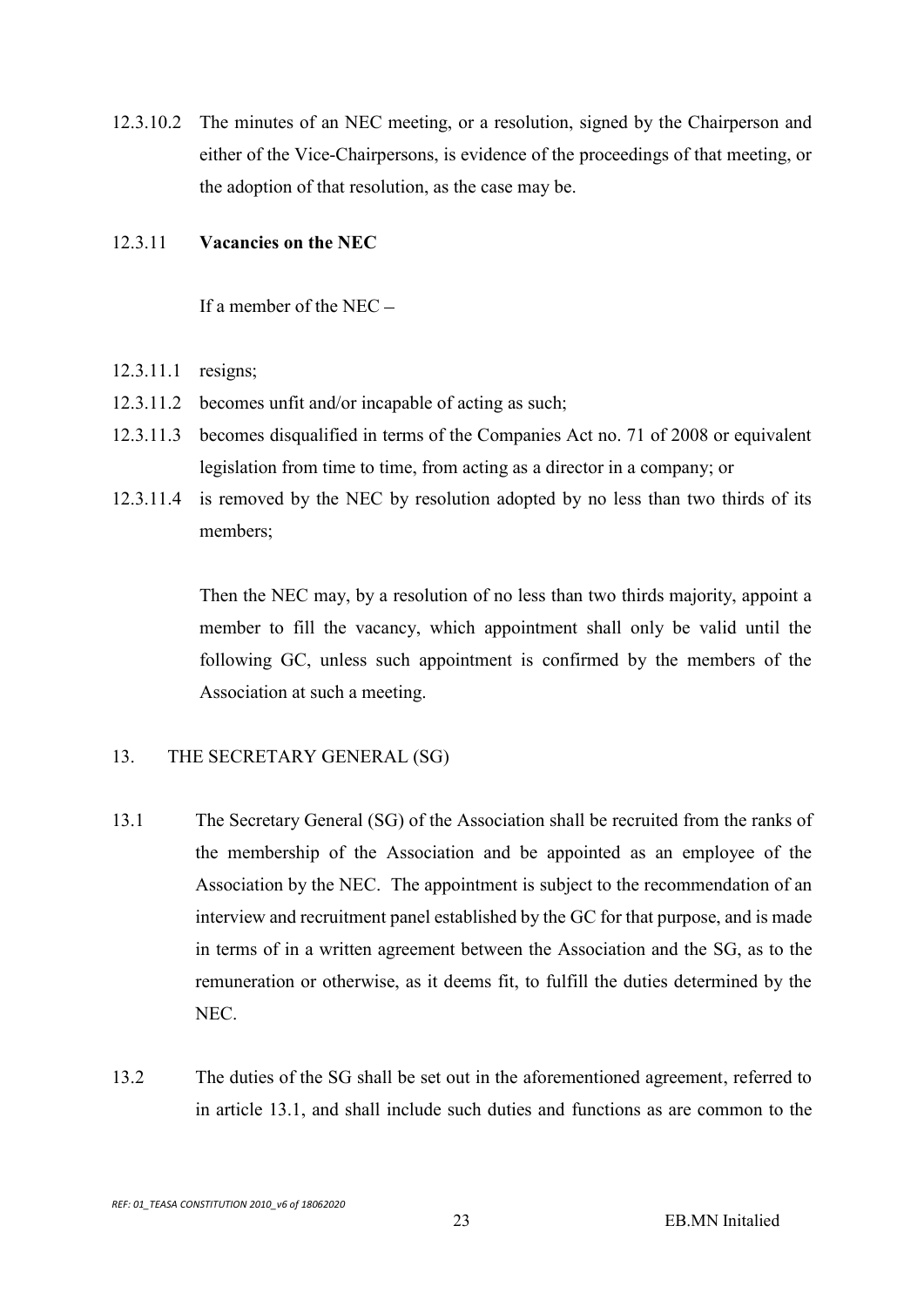role and responsibilities of the chief executive officer of an organisation and include, but not be limited to the day-to-day running of the Association.

- 13.3 The SG shall be accountable to the NEC in respect of all of the functions of the Association assigned to the position; including but not limited to the execution of the strategy of the Association as approved by the NEC; the administration of membership; communications, financial management and administration, and reporting in respects of the operations of the Association.
- 13.4 The SG shall be appointed by the NEC for a term of five (5) years, which term is renewable for a further (5) years; after which he/she must resign. The person who is the SG of the Association may be appointed for a subsequent term of office provided that he/she has given a written confirmation to the NEC that he/she is available for the position.
- 13.5 The SG shall be an ex-officio voting member of the NEC.
- 13.6 The SG is empowered to appoint or terminate the services of fulltime and/or parttime staff as it deems necessary for the efficient and effective execution of the aims and objectives of the Association.
- 13.7 The SG is empowered to raise and administer funds for the work of the Association, including but not limited to the collection of membership fees in accordance with Article 8.1 and 8.5.

# 14. ADVISORY COUNCIL

- 14.1 The GC shall appoint the Advisory Council of evangelical leaders to serve the Association as may be necessary from time to time for a period of three (3) years, after which they will by default no longer serve on the council, but may be re-elected should they choose be make themselves available to serve a second term.
- 14.2 The Advisory Council shall consist of between 8 (eight) and 12 (twelve) persons nominated and elected from the ranks of evangelical leaders who serve the nation with different expertise and capacities, from all professions and sectors of society. This may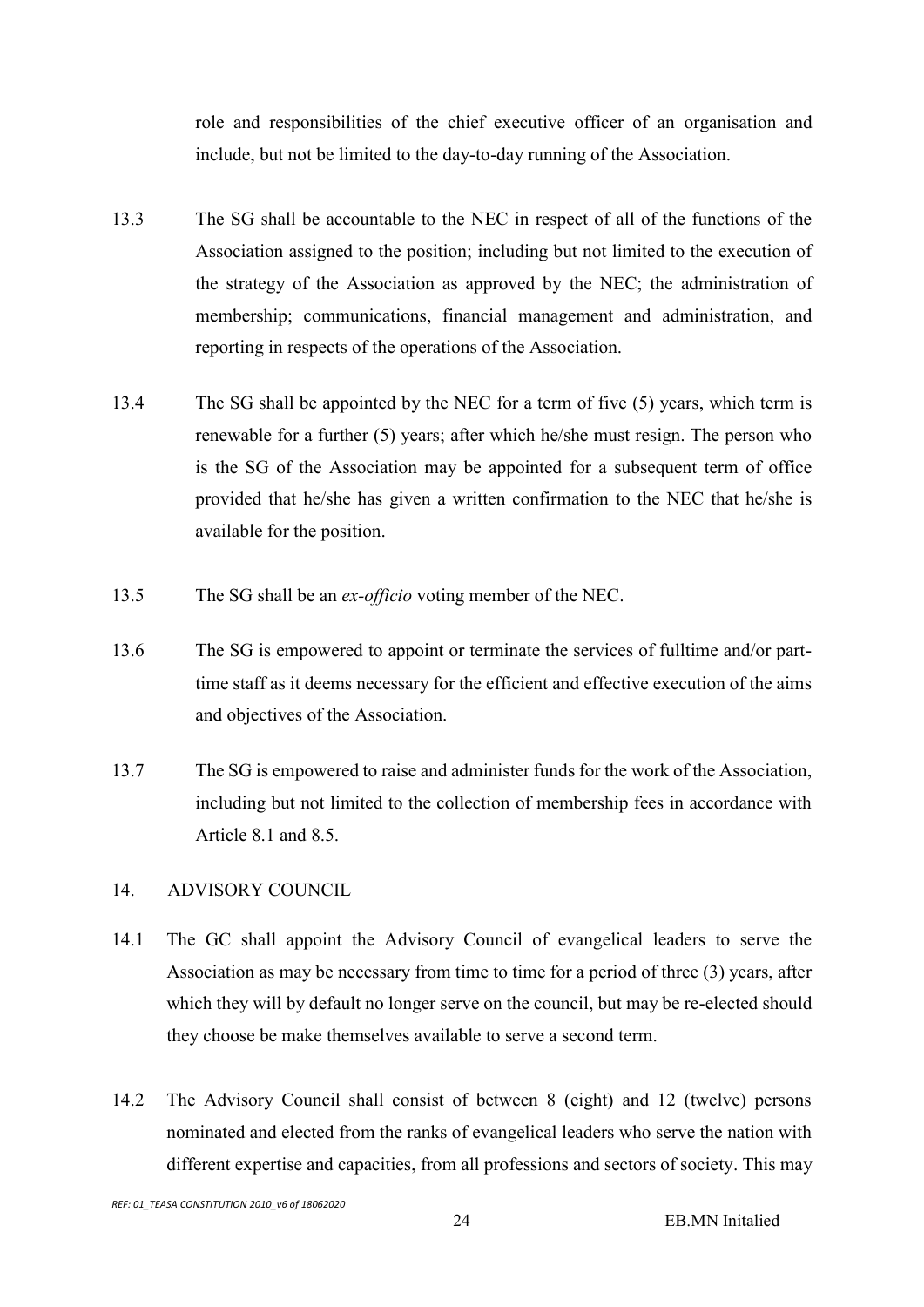include, but is not limited to members from local church leadership, ecumenical cooperation, market place leaders, mission leaders, business and labour leaders, women and youth.

- 14.3 The members of the Advisory Council shall be appointed on a voluntary basis.
- 14.4 The procedure for the nomination and election of the Advisory Council shall be the same as the process used for the nomination and election of the members of the NEC as specified in terms of article 10.9.
- 14.5 The General Secretary shall convene an annual meeting of the Advisory Council and the Executive Committee to:
- 14.5.1 Apply themselves to pressing contemporary challenges facing the witness of TEASA and advise TEASA accordingly.
- 14.5.2 To be available to be consulted with by the TEASA leadership.
- 14.6. Members of the Advisory Council may be re-elected to serve for two consecutive terms of two years, after which the member's term will automatically lapse and his/her position will become vacant. He/she may not be nominated for re-election for the subsequent period of two (2) years.

#### 15. ANNOUNCEMENTS

No member, or representative of a member organisation or any member or official or employee of the Association shall make any public announcement or statement including, but not limited to, a press release, media interview and/or presentation in connection with or on behalf of the Association without first having obtained the permission of the NEC, which permission shall be set out in a resolution taken by the NEC in accordance with its powers in terms of this Constitution.

#### 16. NOTICES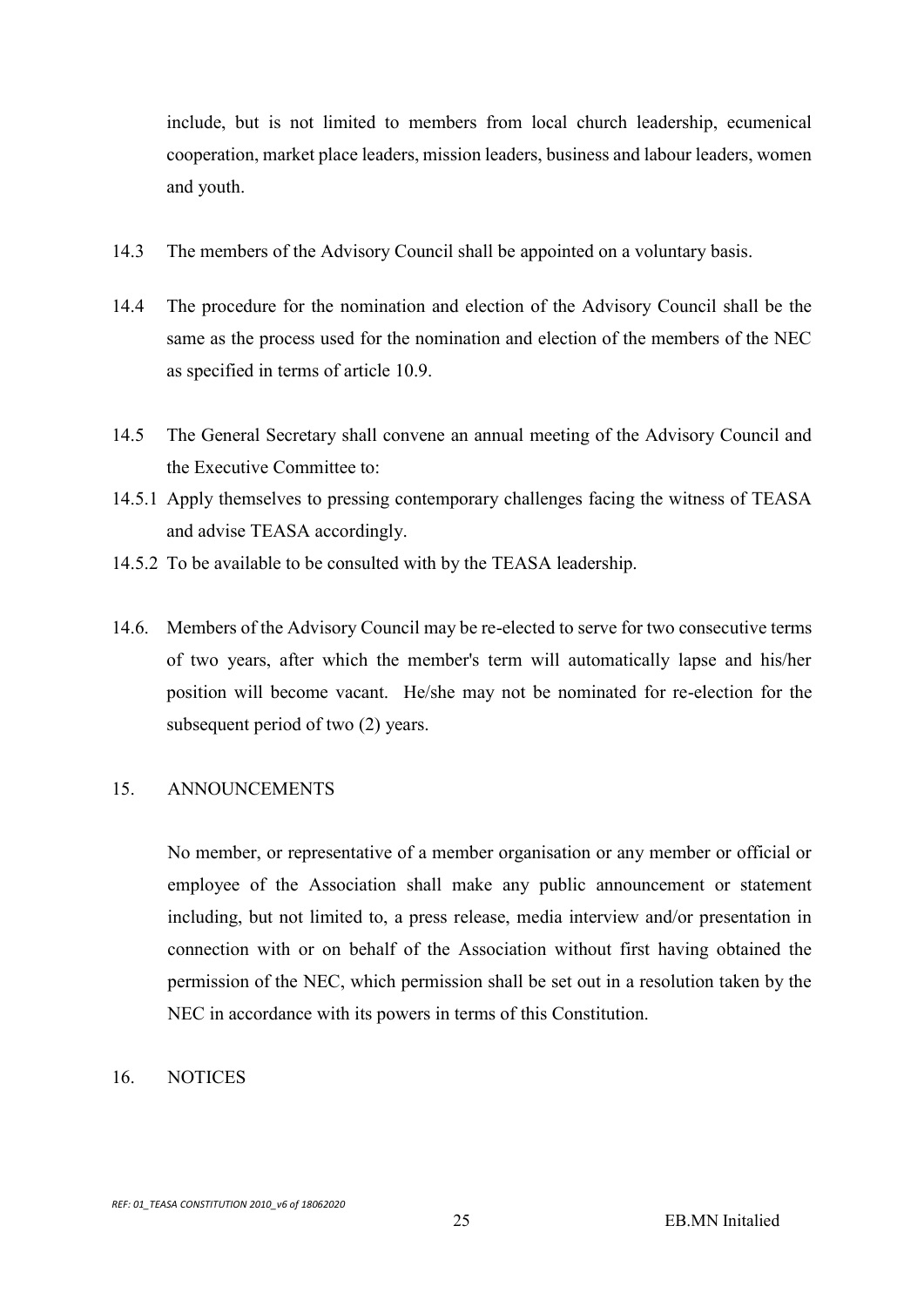- 16.1 A notice may be given by the Association to any member either by electronic mail (Email), by hand, or by post ("snail mail") in a letter addressed to such member at an address within the Republic.
- 16.2 Any notice delivered by email shall be deemed to have been received at the time when the email was sent; and where a letter containing the notice was posted by registered mail, the notice shall be deemed to have been received within seven days of the date of it being posted and in proving the delivery of the notice by post, it shall be sufficient to prove that the letter containing the notice was properly addressed and posted.

#### 17. ASSETS

- 17.1 The income of the Association shall be generated from membership fees and donations, and other income received from acceptable sources of funding; and fundraising initiatives undertaken by the Association.
- 17.2 The NEC, through the office of the Treasurer and the SG is responsible for the financial management of the Association and shall collect the funds and income, and control and allocate all expenditure in accordance with the budget approved by the GC.
- 17.3 The GC shall delegate the necessary authority to the NEC to appoint two (2) signatories who shall, jointly together with the Treasurer, be authorised to sign the bank accounts, authorise payments and invest the funds of the Association.
- 17.4 All financial transactions of the Association shall be conducted by means of a legitimate banking account. The NEC shall ensure, through the Treasurer, that proper accounts and bookkeeping of all financial transactions are kept.
- 17.5 The Treasurer shall keep records and account for all sums of money received and expended by the Association and the matters in respect of which such receipts and expenditure took place; and all sales and purchase of goods and all assets and liabilities of the Association.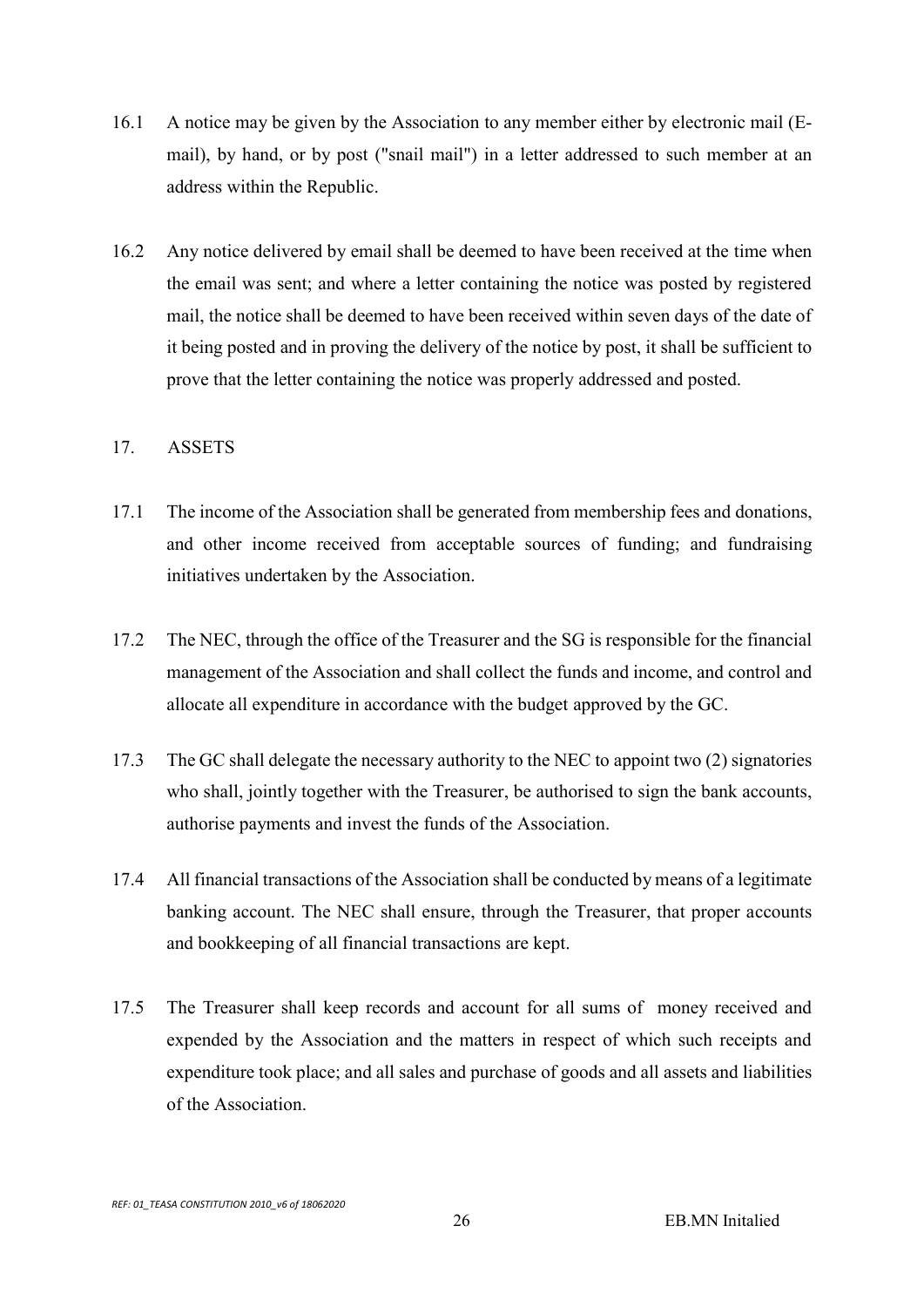- 17.6 The NEC shall appoint an independent certified auditor, who shall conduct an annual audit and report on the financial affairs of the Association.
- 17.7 The Treasurer shall present interim financial reports to each meeting of the NEC, and an audited financial statement to the AGM.
- 17.8 The financial year-end of the Association shall be 31 December each year.
- 17.9 Immovable Property: The GC is responsible for decisions relating to the purchase of sale of immovable property in the name of TEASA. To this end it shall appoint three Trustees, any two of who shall be authorised to sign all legal documents relating thereto. The GC may delegate specified and or administrative powers in this regard to the NEC.
- 17.10 Assets are not distributable to members:
- 17.10.1 The income and property of the Association shall be applied solely towards the promotion of the objects and purpose of the Association and no portion thereof shall be paid or transferred, directly or indirectly, by way of dividend, bonus or otherwise, to any member of the Association; provided that nothing in this article shall prevent the payment in good faith of any reasonable remuneration to any officer or employee of the Association or to any person in return for bona fide services rendered to the Association.
- 17.10.2 Members and office bearers of TEASA have no rights to the property and/or the financial and other assets that belong to the Association.
- 18. AMENDMENTS TO THE CONSTITUTION
- 18.1 In the event that an amendment to this Constitution becomes necessary or is proposed the following procedures shall apply:
- 18.1.1 At least 90 days' notice of the proposed amendment/s shall be given to each member of the Association.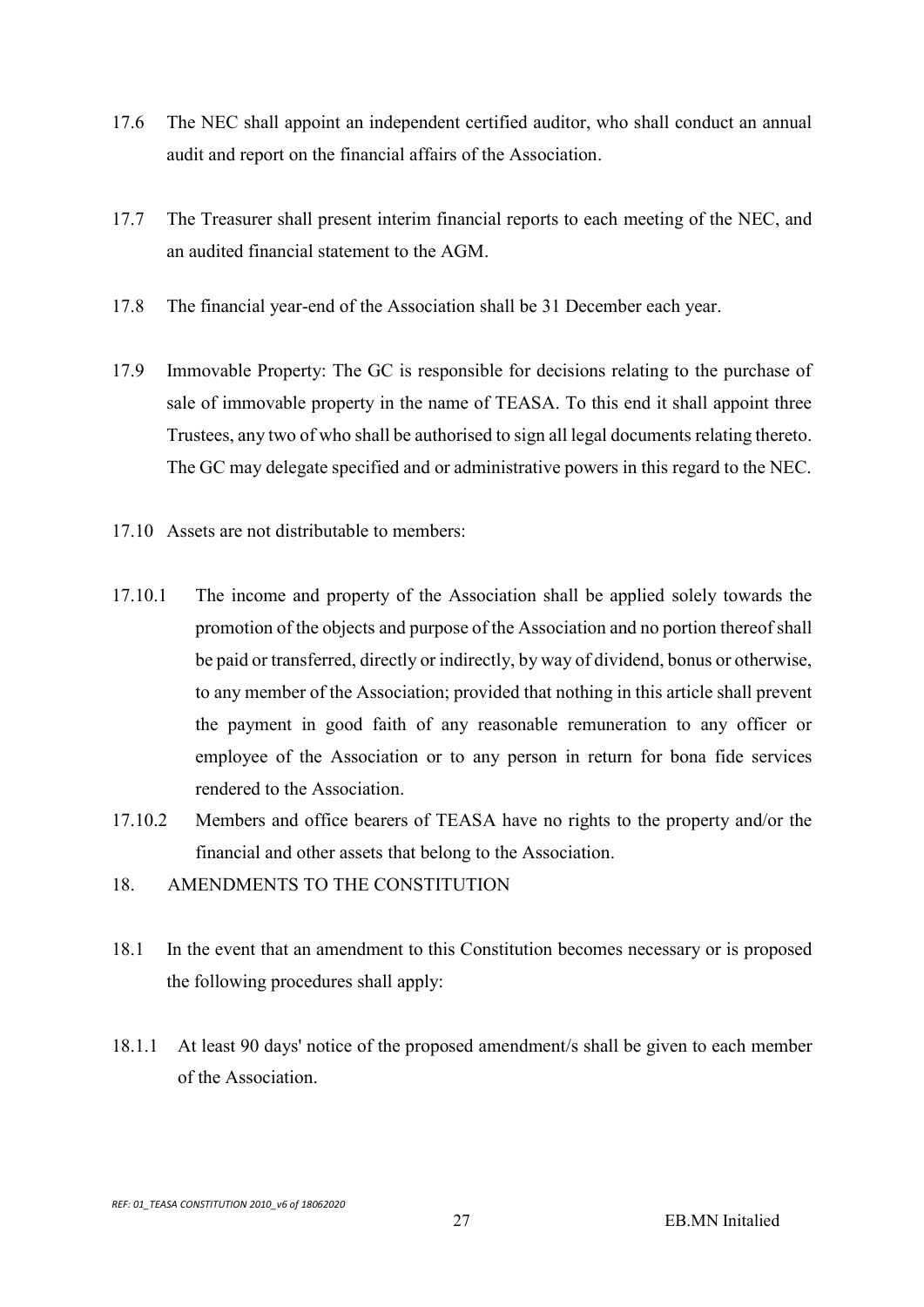- 18.1.2 Amendments shall be passed by a majority of two thirds of the GC as a whole. Amendments to the Statement of Faith and the Objects and Purpose (Article 4) of TEASA shall require the unanimity of the GC as a whole
- 18.1.3 Any member may initiate an amendment. All amendments shall be sent to the SG for inclusion in the agenda of the GC.

#### 19. DISSOLUTION

- 19.1 The Association may be dissolved by a resolution passed by at no less than seventy five per cent (75%) of the GC as a whole, provided that at least 120 days' notice of the proposed resolution has been given to each member of the Association.
- 19.2 If a resolution has been taken, the GC shall appoint an appropriate independent body to take charge of the distribution and transfer of the assets of TEASA to such other organization or organisations as the GC may determine (and if deemed appropriate to more than one organization, in such proportion as the GC may determine) and which is able, at least in part to further the objectives of the Association.
- 19.3 Once a resolution to dissolve the Association has been taken, a part or parts of TEASA may constitute itself or themselves as an organization for the purpose of carrying on the work and accepting the assets or such portion thereof as may be offered.
- 19.4 The resolution to dissolve the Association must be duly noted and recorded together with a proper and detailed record of the distribution of the assets such that the members may give account for the proper dissolution of the Association.

This revised version No 2 of the CONSTITUION OF THE EVANGELICAL ALLIANCE OF SOUTH AFRICA (TEASA) was duly adopted by a Special Resolution of the General Conference of the members of TEASA on \_\_\_\_\_\_\_\_\_\_\_\_\_\_\_\_\_\_\_, the \_\_\_\_\_\_\_ day of the month of contract in the year at  $\frac{1}{2}$  at  $\frac{1}{2}$ 

(location/place of gathering).